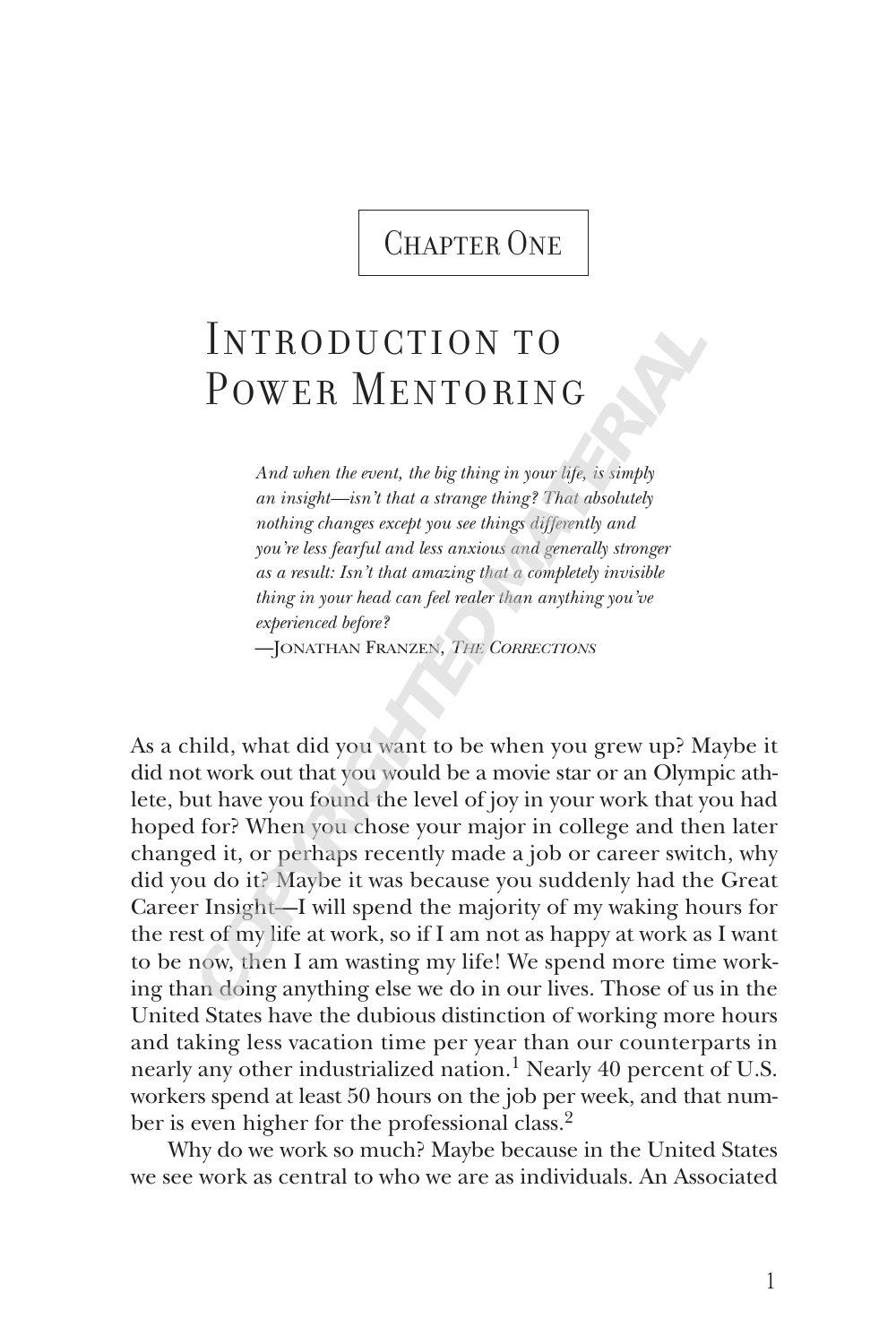Press survey showed that 91 percent of respondents said their jobs were important to their overall satisfaction in life.<sup>3</sup> Given that we spend many hours at work, how we view it is important. Work can be a joy or drudgery, and an overwhelming amount of research conclusively shows that this often depends on our relationships with other people at work. *Power Mentoring* is about helping you gain more fulfillment at work by showing you how to actively develop and improve your relationships with others there, and in doing so gain all of the career outcomes that you have always imagined.

Consider the following situation: What would you do if you found out that your colleagues were corrupt and stealing money from one of Southern California's poorest cities? Imagine you were a young public servant and felt as though you had no one to trust or turn to about this crisis. This is the situation that Araceli Gonzalez, former council member for the city of Cudahey, found herself in a few short years ago. She had no one to turn to, except, that is, for her mentor, Rosario Marin (41st U.S. Treasurer). What would you do if you were the mentor in this situation? Rosario Marin told Araceli to "do the right thing" and turn in her colleagues. Araceli did so and found that "everyone turned against her, except Rosario." Marin stood by her young protégé and helped her get back on her feet politically and career-wise. Gonzalez has gone on to become a successful small business owner and received national recognition as an up-and-coming leader.

In this book, we share many stories like this and insights from interviews with 50 of America's most successful mentors and protégés in leading industries. We reveal secrets from academia and present our own research that demonstrates how having a network of good mentoring relationships can make your work environment, your job, and your career better.

*Power Mentoring* is for professionals and managers who want to make the most of their careers. We have written this book for those of you who want to obtain a protégé or mentor, or who simply want to improve a current mentoring relationship. The book can also help you regardless of whether you are well established in your career or are just starting out. You might be a manager, a technical specialist, or even an entrepreneur. Our intention is that *Power Mentoring* will be helpful to people at all stages of their careers and in many types of positions. It is also for administrators of mentor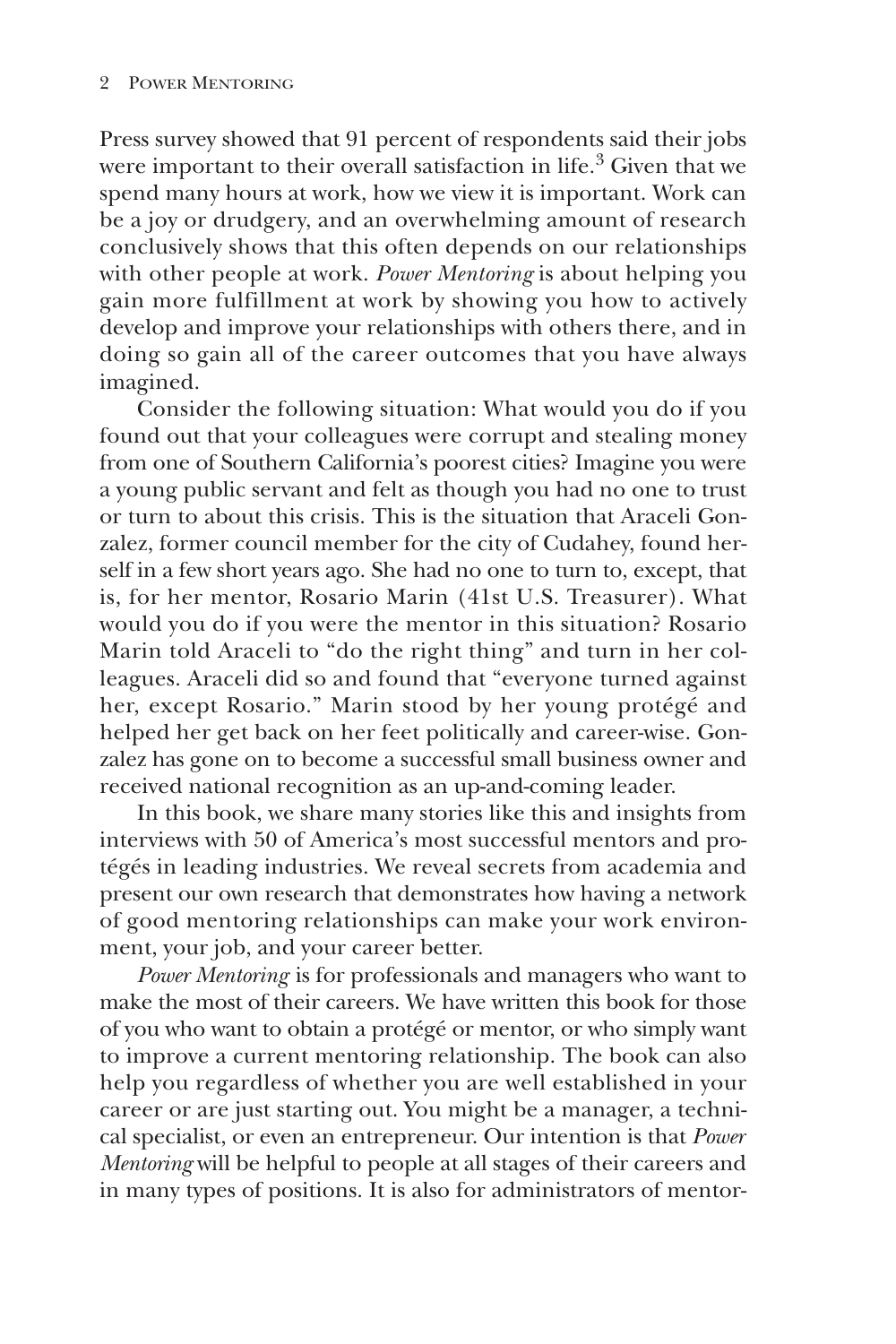ing programs and anyone who teaches or conducts training about mentoring.

Regardless of whether you are thinking about finding a mentor, becoming a mentor, or extending your vast experience with mentoring, there is always much to learn. Some of our interviews provide examples of traditional mentoring relationships, in which an older, more experienced mentor takes a younger protégé under his or her wing and guides the protégé through career twists and turns. We found, however, that most of our interviewees did not rely on a single traditional mentor for support, but instead had a broad network consisting of a variety of mentors to support them. We call this network approach to mentoring *power mentoring.* We found that all those involved in power mentoring, both as mentors and as protégés, received mutually beneficial outcomes related to their personal career growth and development. In this book you'll learn more about the various forms of power mentoring, how it differs from traditional mentoring, and the benefits associated with these relationships.

In this chapter, first we briefly introduce you to the power mentors and protégés in our research. Next we take you through a brief, compelling overview of what has changed in the career landscape, and of how power mentoring reflects the most contemporary approach to career development. Finally, we provide you with an overview of the book.

## WHO ARE OUR POWER MENTORS and Protégés?

To learn about power mentoring, we had the great fortune to interview 50 top leaders in a variety of industries. To find these individuals, we culled through well-respected lists identifying leading executives, with an eye toward being especially inclusive of women and people of color. While our interviewees represent a variety of industries, there is a marked emphasis on entertainment, technology, and politics. These industries exert tremendous worldwide influence. They also have a high percentage of knowledge workers who represent the cutting edge in career management by moving from project to project, working in teams, and identifying with their profession or party more than with a particular organization.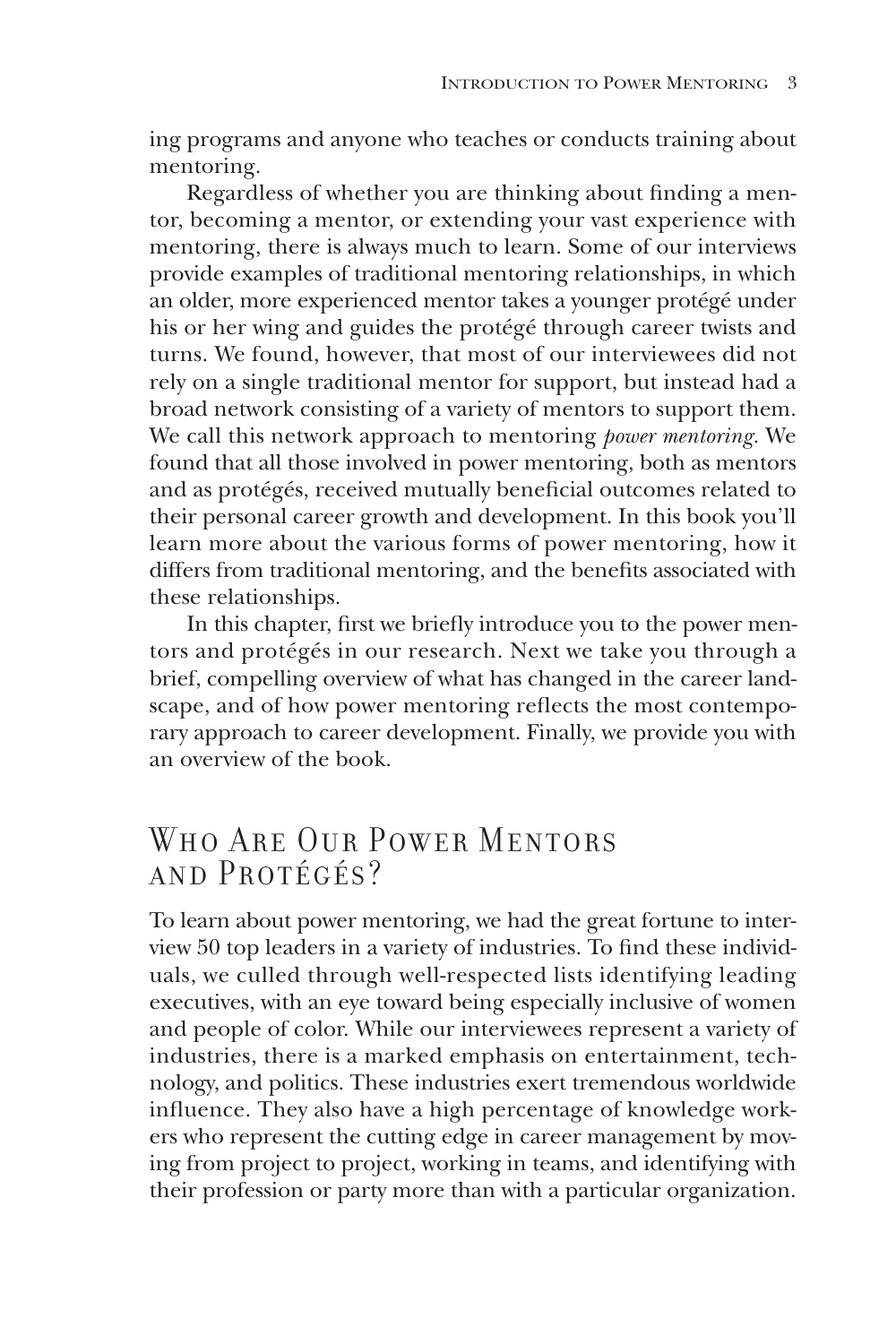Next, we did extensive background research on each of these individuals and their experiences as mentors and protégés. We then created a target list of those we felt were not only exemplary leaders but were also highly skilled at developing others via mentoring. As a final step, we employed a network of industry experts to provide feedback on participant worthiness for inclusion in *Power Mentoring.*

Once we identified a top mentor, or in some cases a protégé, we then set out to learn as much as possible about that person's network of mentoring relationships, including their past mentors and current protégés. Often we found that the power mentors had very strong one-on-one relationships with one or several protégés, so in those cases we interviewed mentor-protégé *pairs* such as Lisa Ling, television host and reporter, and her mentor, Mitch Koss, Channel One television news producer. Sometimes we found that power mentors had a one-on-one relationship that blossomed to include not only their relationship with a single protégé but also with the protégé's other mentors and contacts. In those cases we interviewed mentoring *groups* such as Cisco's CFO Larry Carter, his protégé Patty Archibeck, and Patty's other mentor, Debra Martucci, vice president of Information Technology at Synopsys, in California's Silicon Valley.

And finally, we were fascinated to find that mentors sometimes belong to an entire *lineage* of mentoring relationships. In a lineage, all of the mentors and protégés connect to each other through a relationship with a "founding" mentor, as in the Jack Welch lineage at General Electric (GE) or the Lou Gerstner lineage at IBM. Although the majority of our interviews represent pairs, groups, or lineages, in some cases, because of other time commitments or outside events (such as illness or war), we were able to interview the mentor only. In these cases, we relied solely on their reflections about their relationships.

Often when we pick up a book filled with fascinating career details, many of us assume that those experiences have little to do with our own lives, because the people portrayed are at the height of their success. Please do not make that assumption with this book! The individuals we profile in *Power Mentoring* often come from humble beginnings and have compelling mentoring stories with which many people can identify. These people got to where they are not by luck, but because of their superior technical and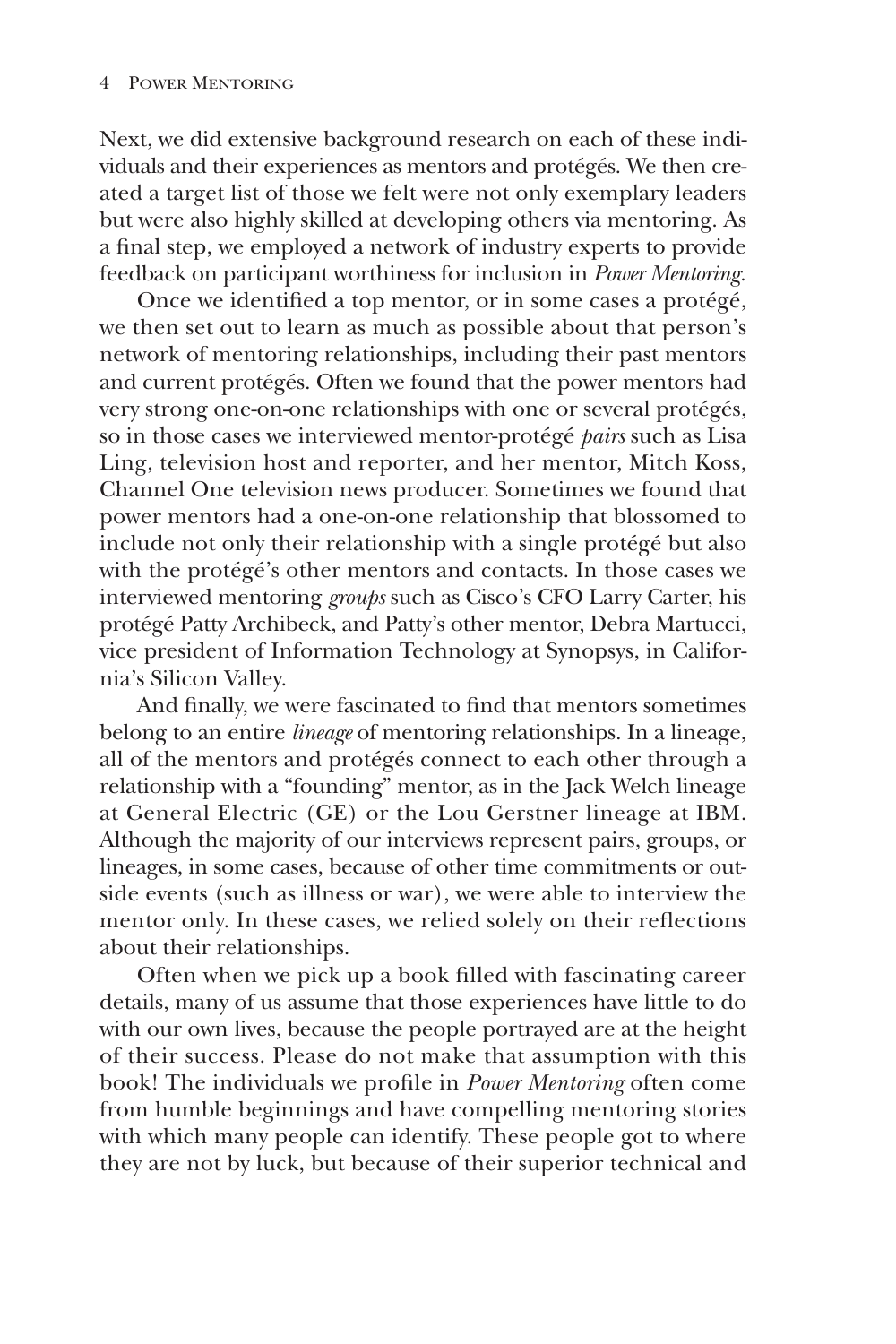relationship talents and their ability to persevere. The difference between them and other people with talent is that they were not hesitant to ask for help. They were very eager to learn from others. While some had all the advantages one could wish for, others had very modest starts and overcame many obstacles to reach their current levels of success.

Our interviewees have other unique characteristics. First, rather than interviewing a majority of men or of women, our sample included roughly equal numbers. We also looked at mentoring through diverse eyes. Our interviews represented men and women of various ethnicities, ages, sexual orientations, and childhood economic backgrounds, each difference providing us with some unique ideas about mentoring. Let's start by giving you a preview of some of our very interesting power mentors. Of course, later in the book, you will also get a chance to meet at least one of their protégés as well. To give you an introduction to some of our individuals, we describe three with compelling stories.

First, we have the inspiring story of Dixie Garr, vice president of Cisco's Customer Success Engineering. As the youngest of eight children, Dixie grew up in a small town in Louisiana and graduated from her high school class with a National Merit Scholarship. In her role at Cisco, relationship building is her forte, because she leads teams responsible for world-class customer service. When you meet Dixie, you notice her radiant self-confidence, which comes from knowing that she has worked hard to get where she is and that she has much to share with others. She does so often—for example, in addition to her responsibilities at Cisco, she is a sought-after motivational speaker. Her mentoring relationships have been characterized by candor and honesty. As far as her success goes, Dixie says that "there was never a time that I didn't expect to . . . be all that I could be. My parents helped me to understand that I could not be passive, but proactive." Dixie is a glass-ceiling breaker as a black woman in a white male–dominated field. She is also living proof of her belief that technology is a great leveler for women and minorities—she sometimes paraphrases James Brown's lyrics, "Don't give me anything, just open the door and I'll get it myself."

We also had the good fortune to interview a master mentor, Bob Wright, vice-chair of GE and chair and chief executive officer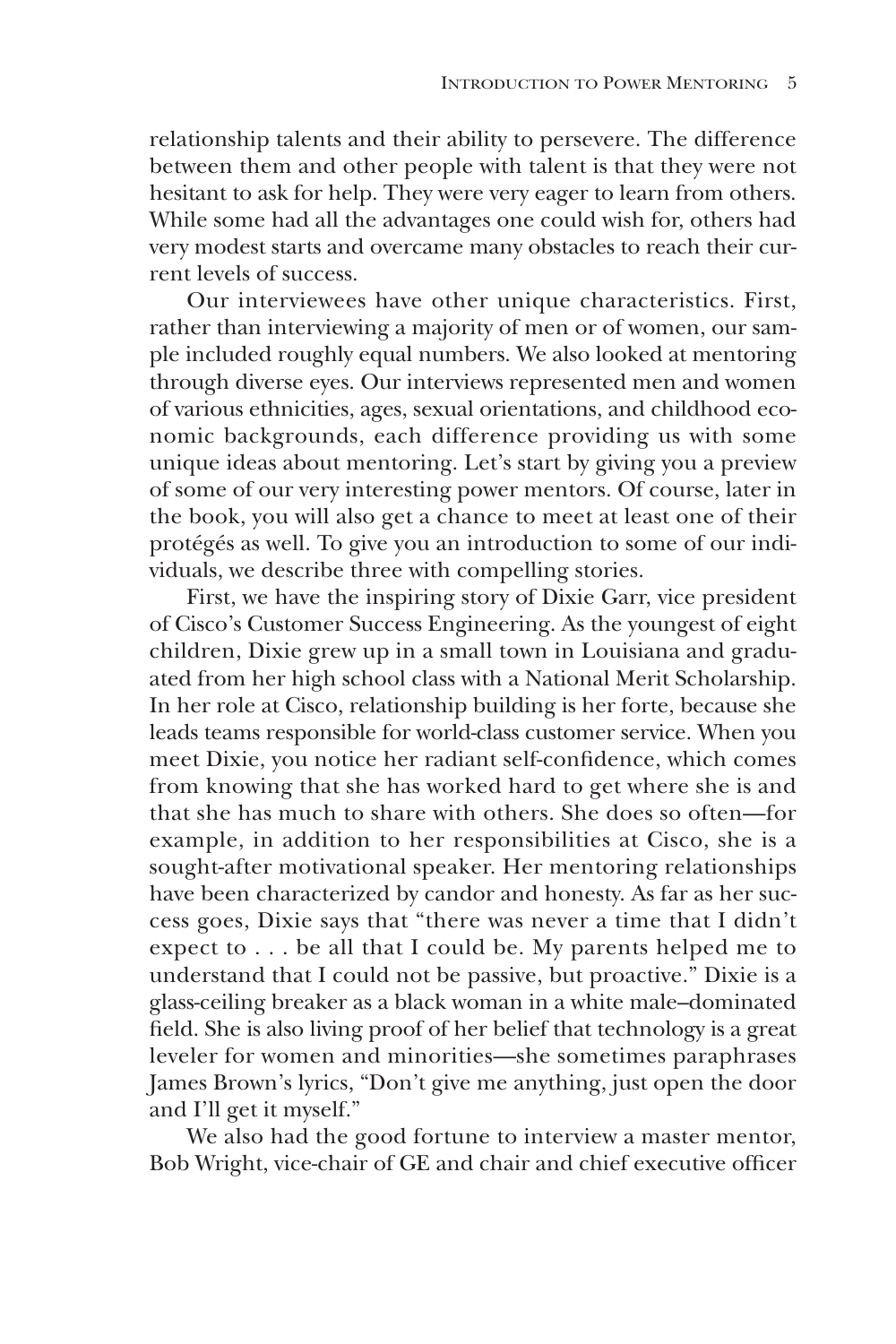(CEO) of NBC Universal. Bob joined GE in 1969 and has been an influential mentor for many talented business leaders—you'll meet two of his superstar protégés, Pamela Thomas-Graham, chair of CNBC, and Paula Madison, president and general manager of KNBC, in subsequent chapters. As a protégé of the legendary Jack Welch and thus part of his lineage, Bob's career reads like a primer on how to be successful in American business. Bob enjoys a sterling professional and personal reputation, and under his leadership GE/NBC has made significant inroads in recruiting, retaining, and promoting diverse men and women. In a Columbia Business School lecture in 2003, he shared this observation with his audience: "I've learned that one of the main differentiators between good leaders and great leaders is not necessarily intelligence or experience or personal charisma. It is passion—intense passion for your work and for the success—not of the self—but of the larger enterprise."4 In future chapters you'll learn a lot more about how Bob brings these words to life through his mentoring relationships.

Now we introduce you to another fascinating and very different power mentor, Rosario Marin, who at the time of our interview was serving as the U.S. Treasurer and was the highest-ranking Latina in the administration of President George W. Bush. Rosario emigrated to the United States from Mexico when she was 14 years old. She spoke no English. A few years later she graduated from Harvard, and judging from her career success since, you might assume that she has led a charmed life. Not so. As a result of having a son with Down syndrome she became frustrated with the available state and federal services for the disabled, and her passion to help her son galvanized her to get involved in politics. Initially she was drawn to work for former California Governor Pete Wilson, because when she heard him speak on behalf of people with disabilities she knew "he was a man of compassion." Wilson became a mentor for her, and she served as deputy director of the Governor's Office of Community Relations. Years later, even in her very busy and highly visible role as U.S. Treasurer, Rosario stayed active in her Latino community and the world of Southern California politics by mentoring several young, aspiring politicians in state government.

These are just three of our extraordinary interviewees. We provide a complete list of our participants in Exhibit 1.1 and more detailed biographical information about each person in the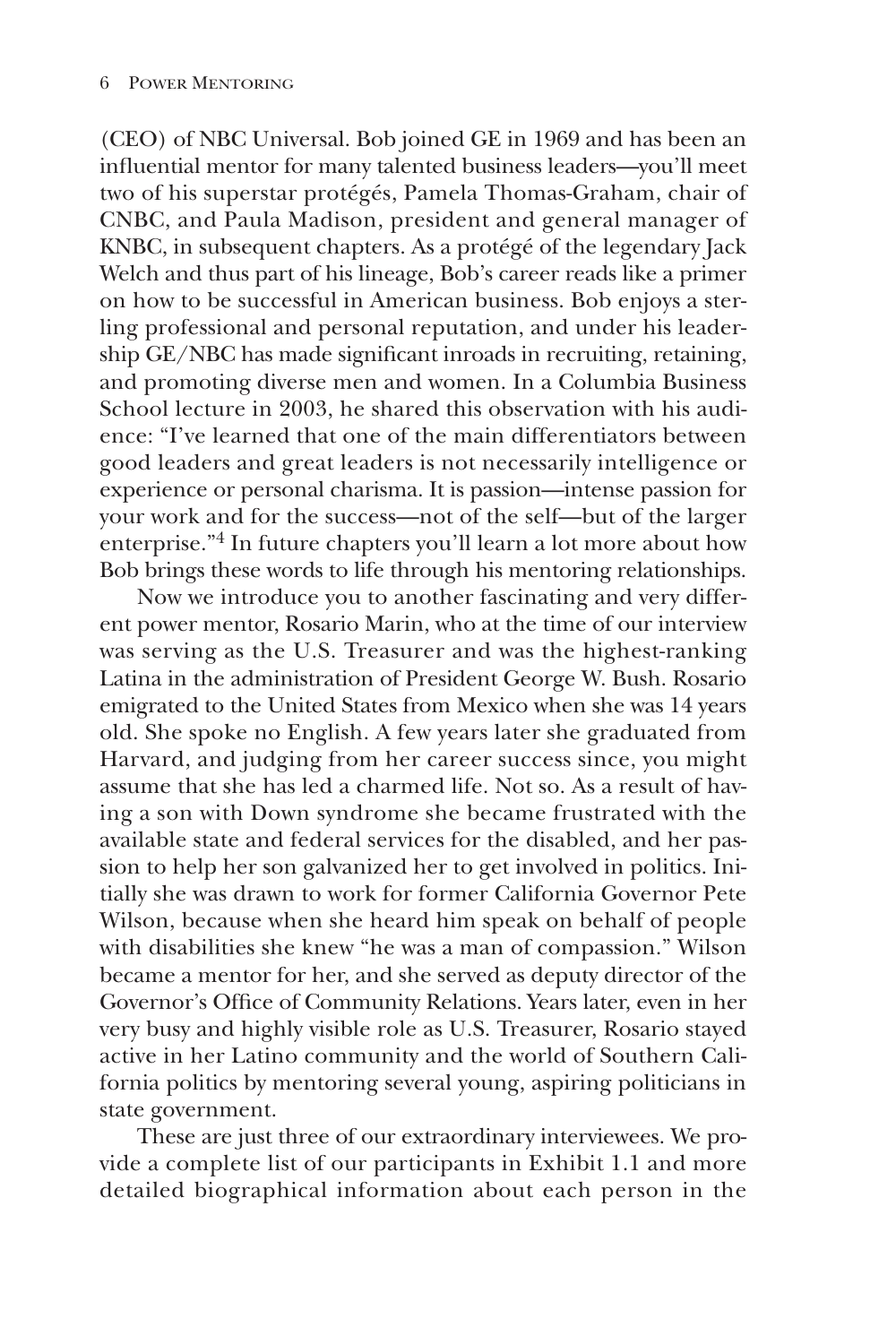|                                     |                                                                                                               | <b>MARINER AND ANNUAL AND ANNUAL AND ANNUAL AND ANNUAL AND ANNUAL AND ANNUAL AND ANNUAL AND ANNUAL AND ANNUAL AND</b> |             |                                |
|-------------------------------------|---------------------------------------------------------------------------------------------------------------|-----------------------------------------------------------------------------------------------------------------------|-------------|--------------------------------|
| Name                                | Title                                                                                                         | Organization                                                                                                          | Role        | Name                           |
| Fran Allen                          | Senior technical consultant<br>and vice president,<br>IBM Services                                            | Research Center, IBM<br>T. J. Watson                                                                                  | Mentor to:  | Anita Borg                     |
| Patty Archibeck                     | Executive Communications<br>Senior manager,                                                                   | Cisco Systems, Inc.                                                                                                   | Protégé of: | Debra Martucci<br>Larry Carter |
| Lilach Asofsky                      | Senior vice president,<br>$\rm Marketing/Research/$<br>Creative Services                                      | CNBC                                                                                                                  | Protégé of: | Pamela Thomas-<br>Graham       |
| Anita Borg<br>4/6/2003<br>(deceased | President                                                                                                     | Institute for Women<br>and Technology                                                                                 | Protégé of: | Fran Allen                     |
| Marc Buckland                       | TV director                                                                                                   | NBC, ABC, CBS                                                                                                         | Mentor to:  | Laura Medina                   |
| Lee Butler                          | of U.S. Nuclear Forces<br>Former commander                                                                    | Strategic Air Command Mentor to:                                                                                      |             | Donald Pettit                  |
| Joan Buzzallino                     | the next phase of e-business<br>Vice president of Human<br>Resources, enterprise on<br>demand transformation, | <b>IBM</b> Storage Systems                                                                                            | Protégé of: | Linda Sanford                  |
| Larry Carter                        | Senior vice president and<br>chief financial officer                                                          | Cisco Systems, Inc.                                                                                                   | Mentor to:  | Patty Archibeck                |

EXHIBIT 1.1 INTERVIEW PARTICIPANTS EXHIBIT 1.1 INTERVIEW PARTICIPANTS  $(Continued) % \begin{minipage}[b]{0.5\linewidth} \centering \centerline{\includegraphics[width=0.5\linewidth]{images/STM100020.jpg} \centerline{\includegraphics[width=0.5\linewidth]{images/STM100020.jpg} \centerline{\includegraphics[width=0.5\linewidth]{images/STM100020.jpg} \centerline{\includegraphics[width=0.5\linewidth]{images/STM100020.jpg} \centerline{\includegraphics[width=0.5\linewidth]{images/STM100020.jpg} \centerline{\includegraphics[width=0.5\linewidth]{images/STM100020.jpg} \centerline{\includegraphics[width=0.5\linewidth]{images/STM100020.jpg} \centerline{\includegraphics[width$ *(Continued)*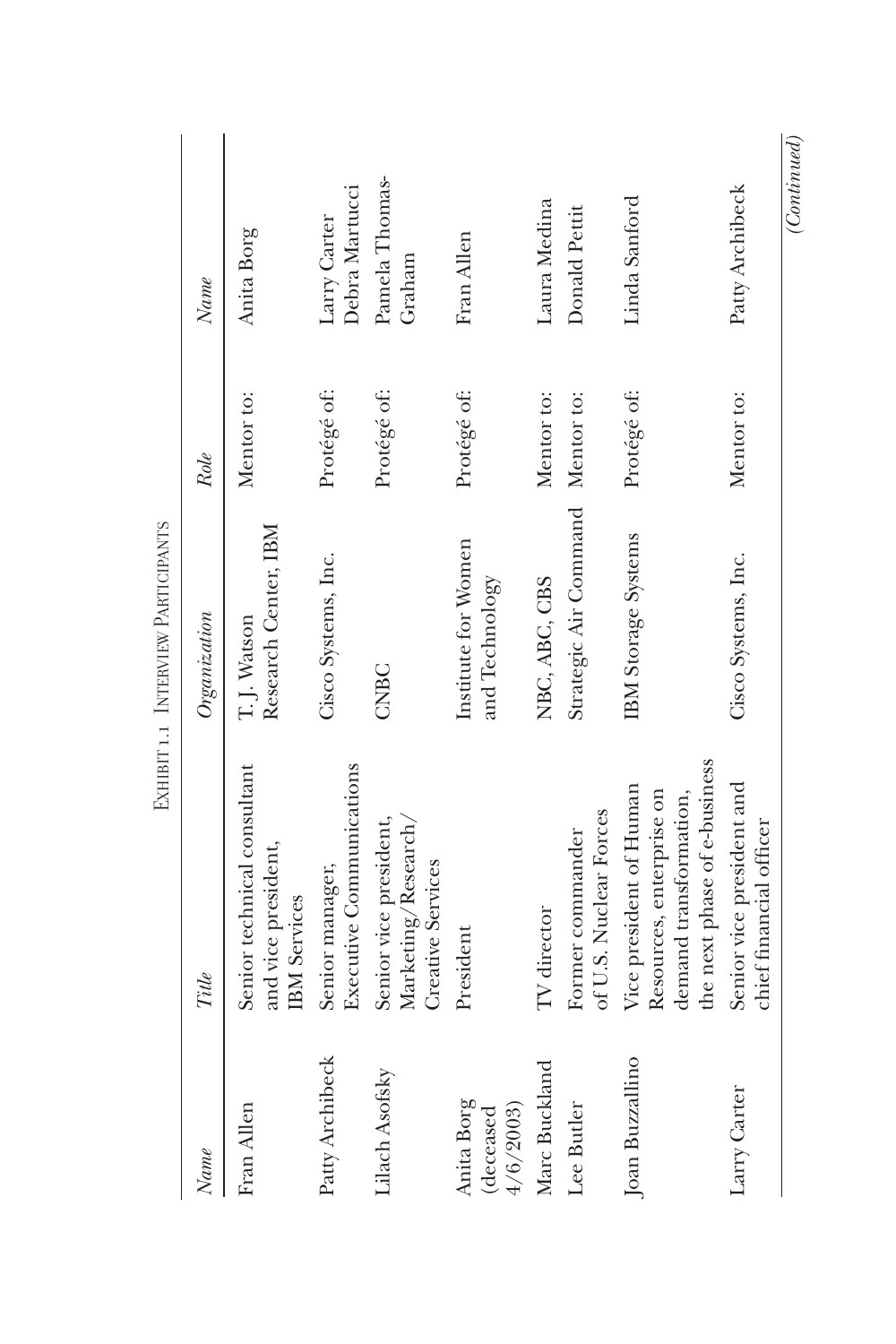| Name                | Title                                                     | Organization                                     | Role                      | Name                                      |
|---------------------|-----------------------------------------------------------|--------------------------------------------------|---------------------------|-------------------------------------------|
| Judy Chu            | Assembly Member,<br>49th District                         | California Legislature                           | Protégé of:<br>Mentor to: | Sharon Martinez<br>Hilda Solis            |
| Martha Coolidge     | President, 2002-2003<br>Film director                     | Director's Guild<br>of America                   | Protégé of:               | Francis Ford Coppola<br>Peter Bogdanovich |
| Barbara Corday      | Dean, School of Cinema<br>and Television                  | University of Southern<br>California Film School | Protégé of:               | Frank Biondi                              |
|                     | Ron Dellums, Esq. Peace and AIDS activist                 | Dellums, Brauer &<br>Halterman                   | Mentor to:                | Barbara Lee<br>Ron Kirk                   |
| Nick Donofrio       | Senior vice president,<br>Technology and<br>Manufacturing | IBM                                              | Mentor to:                | Linda Sanford                             |
| David Dreier        | Congressional Representative,<br>California (R)           | U.S. Congress                                    | Mentor to:                | Mary Bono                                 |
| Kim Fisher          | Director                                                  | Prologue International                           | Protégé to:               | <b>Jim Robbins</b>                        |
| Dixie Garr          | Customer Success<br>Vice president,                       | Cisco Systems, Inc.                              | Mentor to:                | Anthony Hayter                            |
| Leeza Gibbons       | Executive producer<br>and TV personality                  | Leeza Gibbons<br>Enterprises                     | Mentored by:              | Arnold Shapiro<br>Dick Clark              |
| Lesli Linka Glatter | TV director                                               | Universal Studios                                | Protégé of:               | Steven Spielberg<br>Clint Eastwood        |

EXHIBIT 1.1 INTERVIEW PARTICIPANTS (continued) PARTICIPANTS *(continued)* EXHIBIT 1.1 INTERVIEW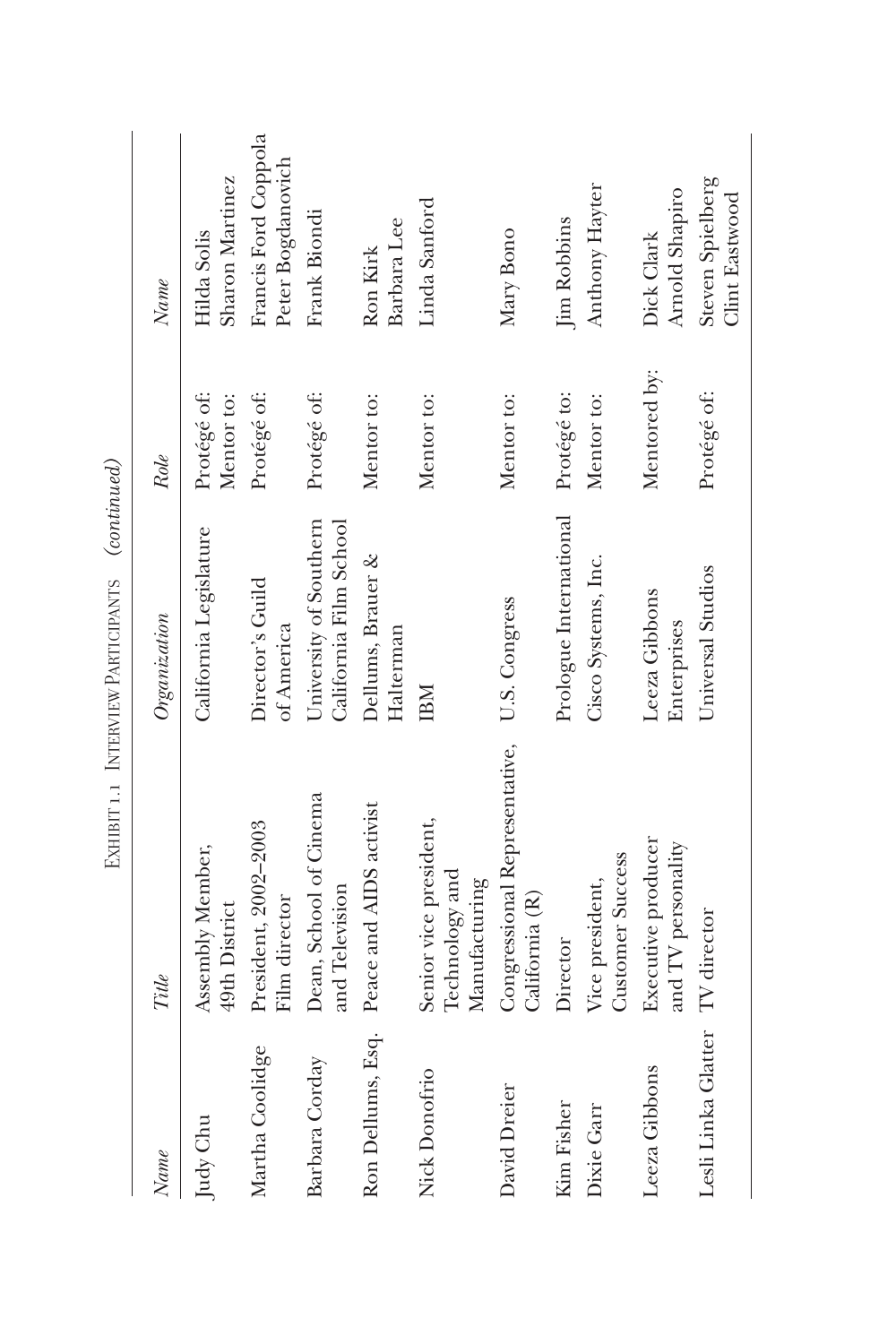| Name                                        | Title                                                                    | Organization                       | Role        | Name                          |
|---------------------------------------------|--------------------------------------------------------------------------|------------------------------------|-------------|-------------------------------|
| Araceli Gonzalez                            | 33rd Congressional District<br>Former delegate,                          | California Legislature             | Protégé of: | Rosario Marin                 |
| Judith Gwathmey,<br>(biotechnology)<br>M.D. | President, chief executive<br>officer, founder                           | Gwathmey, Inc.                     | Mentor to:  | Numerous graduate<br>students |
| Anthony Hayter                              | Director, Technical Sales                                                | Communications<br>Crystal Voice    | Protégé of: | Dixie Garr                    |
| Gale Anne Hurd                              | Producer (Terminator 1, 2,<br>and 3), president                          | Valhalla Productions               | Protégé of: | Roger Corman                  |
| Ron Kirk, Esq.                              | Former senatorial candidate,<br>$\mathrm{Texas}\left( \mathrm{D}\right)$ | Gardere, Wynne,<br>& Sewell, LLP   | Protégé of: | Ann Richards<br>Ron Dellums   |
| Kay Koplovitz                               | President                                                                | <b>USA Network</b>                 | Mentor to:  | Doug Holloway                 |
| Mitch Koss                                  | Producer                                                                 | A Primedia Company<br>Channel One: | Mentor to:  | Lisa Ling                     |
| Charles Lickel                              | Vice president, Development                                              | IBM Storage Systems                | Protégé of: | Linda Sanford                 |
| Lisa Ling                                   | (formerly of The View, ABC)<br>Host and TV reporter                      | National Geographic<br>Explorer    | Protégé of: | Mitch Koss                    |
| Paula Madison                               | general manager<br>President and                                         | Telemundo Los Angeles<br>KNBC NBC/ | Protégé of: | Bob Wright                    |
|                                             |                                                                          |                                    |             | (Continued)                   |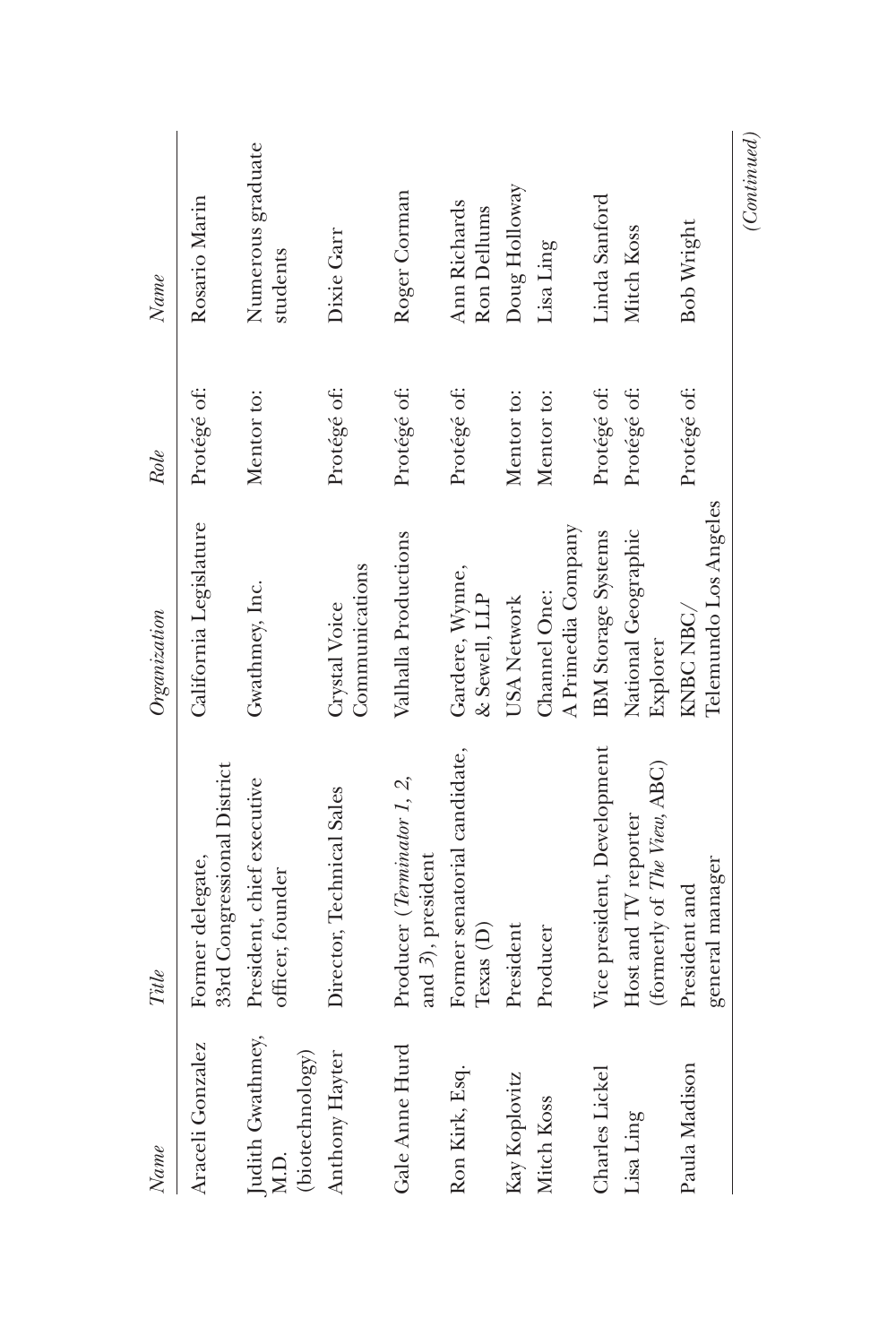|                 |                                                 | EXHIBIT 1.1 INTERVIEW PARTICIPANTS (continued)           |             |                                 |
|-----------------|-------------------------------------------------|----------------------------------------------------------|-------------|---------------------------------|
| Name            | Title                                           | Organization                                             | Role        | Name                            |
| Rosario Marin   | Former U.S. Treasurer                           | Management Board<br>Integrated Waste<br>California State | Mentor to:  | Araceli Gonzalez<br>Juan Noguez |
| Sharon Martinez | previous council member<br>Former mayor,        | City of Monterey Park,<br>California                     | Protégé of: | Hilda Solis                     |
| Debra Martucci  | Information Technology<br>Vice president,       | Synopsis, Inc.                                           | Mentor to:  | Patty Archibeck                 |
| Laura Medina    | Film director                                   | <b>DGA</b> Mentoring<br>Program                          | Protégé of: | Marc Buckland                   |
| Ron Meyer       | President and chief<br>operating officer        | Vivendi Universal<br>Entertainment                       | Mentor to:  | Richard Lovett<br>Nikki Rocco   |
| Martha Morris   | Vice president, Global<br>Services Procurement  | IBM                                                      | Protégé of: | Linda Sanford                   |
| Juan Noguez     | Vice mayor, Huntington<br>Park, California      | Huntington Park<br>City Hall                             | Protégé of: | Rosario Marin                   |
| Donald Pettit   | Former deputy director,<br>Manned Space Flights | <b>NASA</b>                                              | Protégé of: | Lee Butler                      |
| Jim Robbins     | President and founder                           | Software Business<br>Cluster                             | Mentor to:  | Kim Fisher                      |
| Diane Robina    | Executive vice president<br>and general manager | The National Network<br>TNN:                             | Protégé of: | Anne Sweeney                    |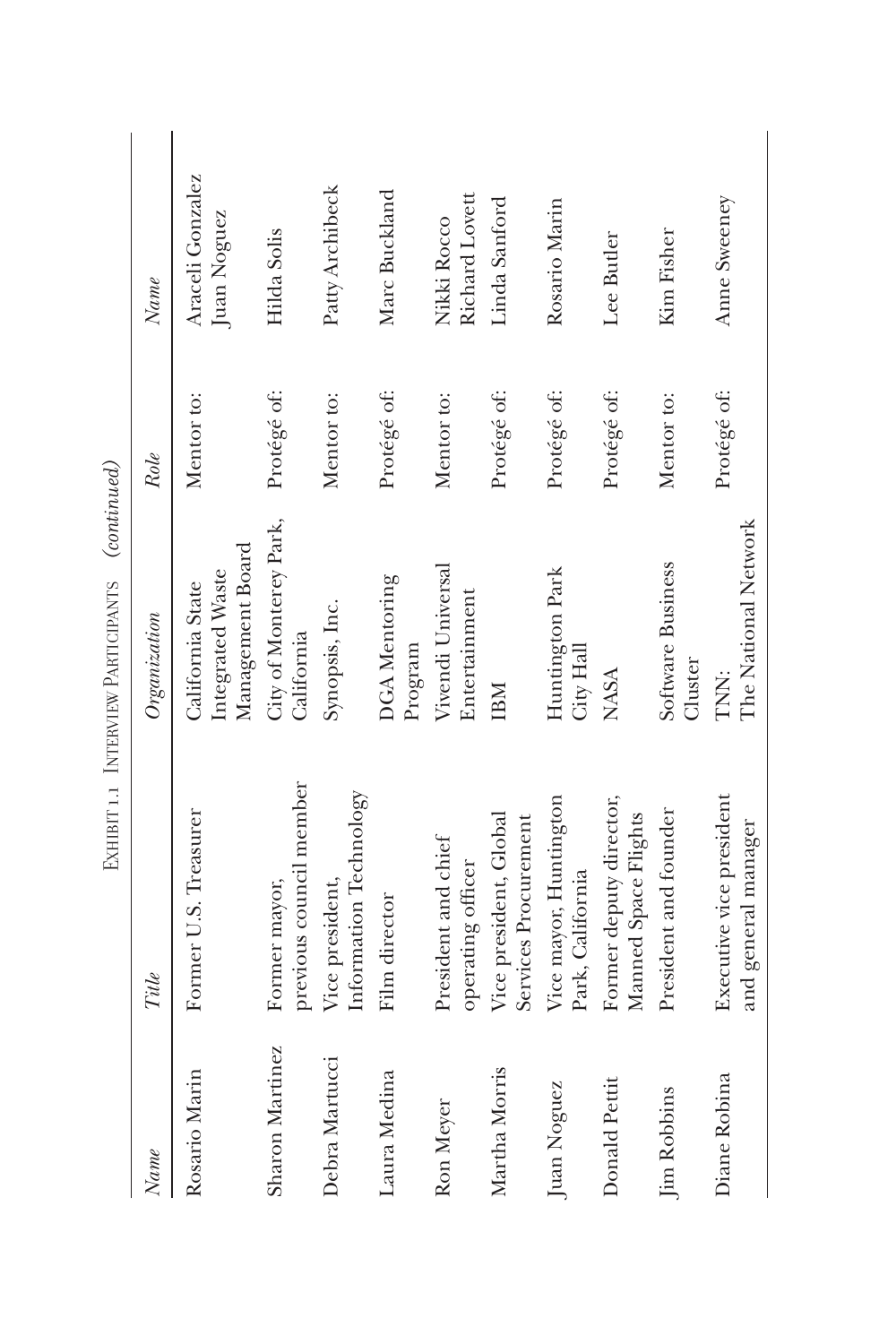| Name                    | Title                                          | Organization                                                     | Role                      | Name                                                                |
|-------------------------|------------------------------------------------|------------------------------------------------------------------|---------------------------|---------------------------------------------------------------------|
| Nikki Rocco             | President, Universal Pictures<br>Distribution  | Universal Studios                                                | Protégé of:               | Ron Meyer                                                           |
| Bethany Rooney          | Film director                                  | Universal Studios                                                | Mentored by:              | <b>Bruce Paltrow</b><br>The late                                    |
| Linda Sanford           | Senior vice president                          | IBM Storage Systems                                              | Protégé of:<br>Mentor to: | Joan Buzzallino<br>Martha Morris<br>Nick Donofrio<br>Charles Lickel |
| Hilda Solis             | Congressional Representative,<br>31st District | Representatives<br>U.S. House of                                 | Mentor to:                | Sharon Martinez<br>Judy Chu                                         |
| Anne Sweeney            | President and cochair<br>of Media Networks     | <b>ABC Cable Networks</b><br>Channel Worldwide<br>Group & Disney | Mentor to:                | Kathleen Von der Ahe<br>Diane Robina                                |
| Thomas-Graham<br>Pamela | chief executive officer<br>President and       | CNBC                                                             | Protégé of:<br>Mentor to: | Lilach Asofsky<br>Bob Wright                                        |
| Von der Ahe<br>Kathleen | Senior vice president                          | <b>ABC</b> Network                                               | Protégé of:               | Anne Sweeney                                                        |
| Louise Wannier          | CEO and founder                                | Enfish (Knowledge<br>Management<br>Corporation)                  | Peer mentor to:           | Henry Yuen                                                          |
|                         |                                                |                                                                  |                           | (Continued)                                                         |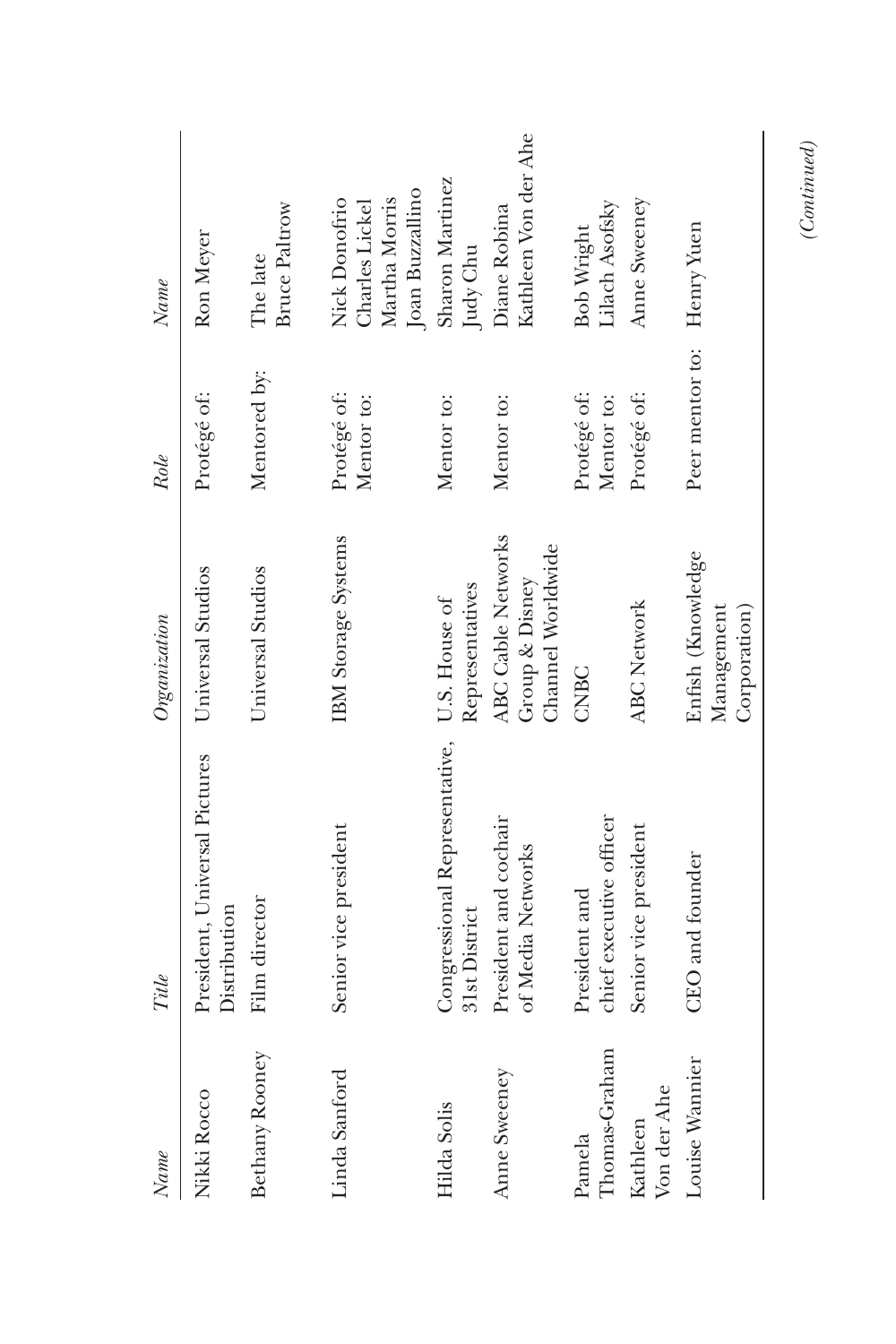| Name         | Title                                                                                | Organization                                | Role                           | Name                            |
|--------------|--------------------------------------------------------------------------------------|---------------------------------------------|--------------------------------|---------------------------------|
| Jackie Woods | President                                                                            | American Association<br>of University Women | Mentor to:                     | Eboni Zamani                    |
| Bob Wright   | executive officer<br>Vice chair and                                                  | 5                                           | Mentor to:                     | Pamela Thomas-<br>Paula Madison |
|              | executive officer<br>Chair and chief                                                 | <b>NBC</b>                                  |                                | Graham                          |
| Villiam Wulf | Professor of Computer Science<br>President, National Academy<br>of Engineering, AT&T | University of Virginia                      | Mentor to:                     | Numerous graduate<br>students   |
| Henry Yuen   | chief executive officer<br>Former chair and                                          | Gemstar-TV Guide<br>International, Inc.     | Peer mentor to: Louise Wannier |                                 |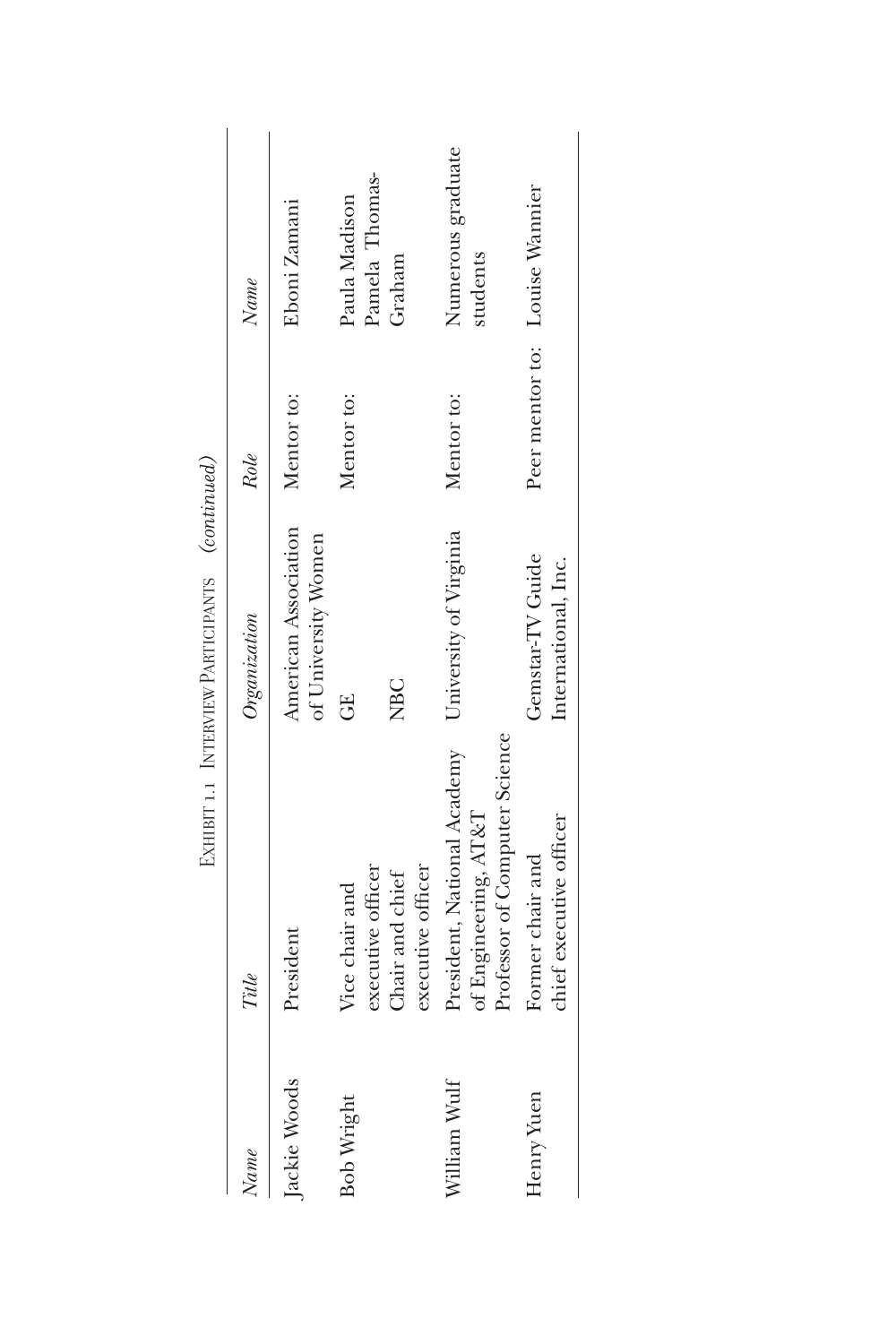appendixes. Appendix A contains the full list of interviewees as well as biographical information on each. Appendix B provides more detail on our interview and analysis process.

## The Changing Career Landscape

Most people agree that we are living in a time of great change much of which has occurred in the past 20 years. The face of working America has been transformed, not only in terms of who is in the workforce, but in the kind of work we do and how it is done. In today's workforce, we see more women, working mothers, and people of color. In fact, dual-career couples made up 78 percent of the workforce in 2002, compared to 66 percent in 1977.<sup>5</sup> The type of work we do has changed significantly as well. Instead of building things or working at manufacturing jobs, we are providing services. According to the U.S. Bureau of Labor Statistics, service-providing industries are expected to account for approximately 20.8 million of the 21.6 million new wage and salary jobs generated in the 10 years between 2002 and 2012.<sup>6</sup> Many more jobs are outsourced than ever before.<sup>7</sup> What's changed is who we do business with, in the sense that our employees and customers are more diverse, more international, and more pressured for time. We are sure you have heard it before to succeed in today's work environment, managers must be able to successfully manage diversity, enable employees to balance their work and personal lives, and respond adeptly to the changing needs of their customers.

What we do at work and how we do our work are changing as well. Advances in technology result in a decreased availability of the more rudimentary jobs and an increased need for higher-level jobs requiring technical skills. Technology products drive our consumer lifestyle, because last year, customers spent more than \$867 billion on information technology.<sup>8</sup> Due to technology, we experience a blurring of boundaries between work and our personal lives. We are hooked into work 24/7 by our Blackberries, Palm Pilots, e-mail, instant messaging (IM), and chat rooms. Current estimates indicate that 839 million people worldwide access the Internet.<sup>9</sup> E-mail and the Internet have dramatically changed how we related to each other—40 percent of employees surveyed in 2003 said they "couldn't live without e-mail."<sup>10</sup> All of these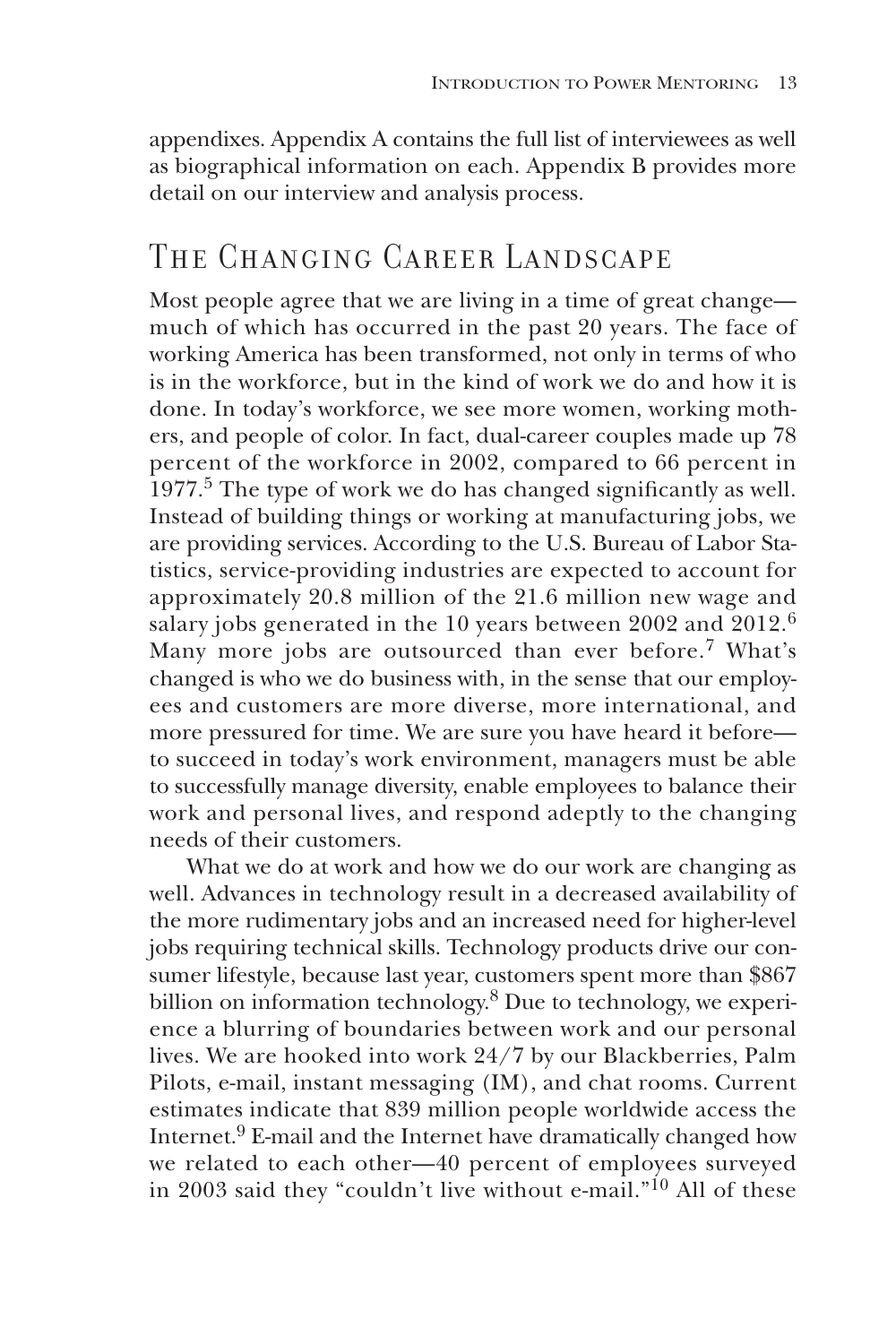workplace changes have a dramatic impact on individuals' careers and on how best to manage them.

Twenty years ago, a good job for nonprofessionals was usually with a union that ensured that its members enjoyed decent pay and benefits. Now, union membership is dwindling and represents 13.2 percent of private sector jobs, as compared to 20.1 percent in the early 1980s.<sup>11</sup> For professionals, the idea was to climb the corporate ladder in a hierarchical fashion, with ascending to the ranks of management the ultimate goal. All this has changed. Today, employees have more choices and more demands. We have an army of contingency workers (for example, temporary, part time, contractors), and in fact one of the biggest employers in the United States outside of Wal-Mart and the federal government is ManPower Plus, a temporary agency.12 It is predicted that by 2010, 50 percent of workers will be contingency workers. Today, careers are likely to be protean and boundaryless, with an emphasis on projects and temporary assignments—a situation requiring that employees learn to manage their own careers adeptly and respond readily to change.13 It is no wonder, then, that the average person changes careers approximately five to seven times over his or her working life. A survey by the Bureau of Labor Statistics found that Baby Boomers typically have approximately ten jobs in their work lives between the ages of 18 and 38.14 This pattern raises two questions: First, how does the changing landscape affect you, and second, has career advice kept up with these changes?

We have talked about the broad career landscape, and now let's talk about how this relates to you as an individual. In light of these recent changes, are you happy at work? Do the words of the poet Kahlil Gibran, "Work is love made visible,"15 resonate for you, or do you feel more like Dilbert on a daily basis: underappreciated and overworked? Or does it vary for you from day to day or depending on what else is happening in your life? Next, consider the members of your organization or profession. Think specifically about your coworkers, or your employees if you are a manager, and how they might respond to these questions. Chances are good that their responses have a lot to do with whether they will remain in your organization or profession. If employees are mentally disengaging by showing less interest or enthusiasm for their work, or physically disengaging by increasing their absenteeism and turnover, your organization will suffer.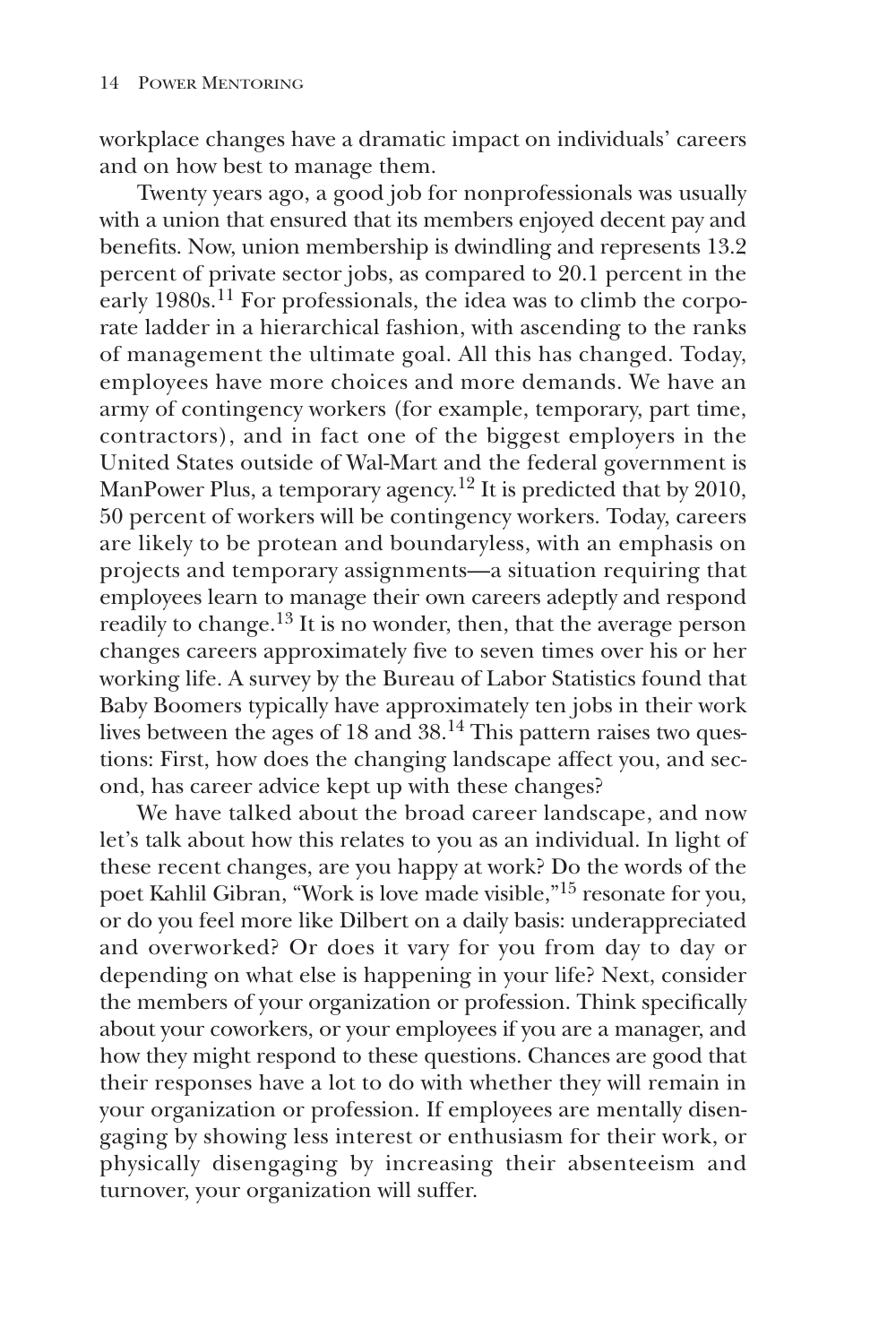Beverly Kaye, a best-selling author and career consultant, reported some interesting findings and analysis from an ongoing Gallup study.<sup>16</sup> Gallup reports that 26 percent of the U.S. population are engaged (loyal and productive), 55 percent are not engaged (just putting in their time), and 19 percent are actively disengaged (unhappy and spreading their discontent). Gallup estimates that the cost of this widespread disengagement is \$350 billion per year in lost productivity to American business. Along the same lines, consider this example: A national clothing chain must sell 3,000 pairs of \$35 khakis to cover the price of replacing a salesperson who quits, which includes the cost of recruitment, training, and lost productivity. Moreover, the tab to replace a white-collar middle manager runs about \$100,000, and the costs increase the higher up the organizational structure you go.<sup>17</sup> Even more troubling than the direct costs of turnover, however, are the indirect and even higher costs of lost productivity.

If you are concerned about costs like these, you are not alone. Many CEOs and managers today are very concerned about what it takes to attract and retain talented employees. Beverly Kaye and Sharon Jordan-Evans recently completed their own survey of 15,000 employees in a wide variety of industries, and from this identified the main drivers of employee retention.<sup>18</sup> We list the top five drivers here:

- 1. Exciting work and challenge
- 2. Career growth, learning, and development
- 3. Working with great people and relationships
- 4. Fair pay
- 5. Supportive management/great boss

It probably comes as no surprise that pay was not ranked first, second, or even third. (Of course, that does not mean you can underpay people and they will be happy.) You might be wondering how managers' attitudes differ from employees' with respect to what they think makes a motivating workplace. In fact, Marcus Buckingham and Curt Coffman wrote a book based on interviews and surveys conducted by the Gallup organization with 80,000 managers in Fortune 500 companies.<sup>19</sup> They found that according to managers, 12 core elements make up a great place to work. Take a look at this list and ask yourself to what degree these items apply to your own work environment: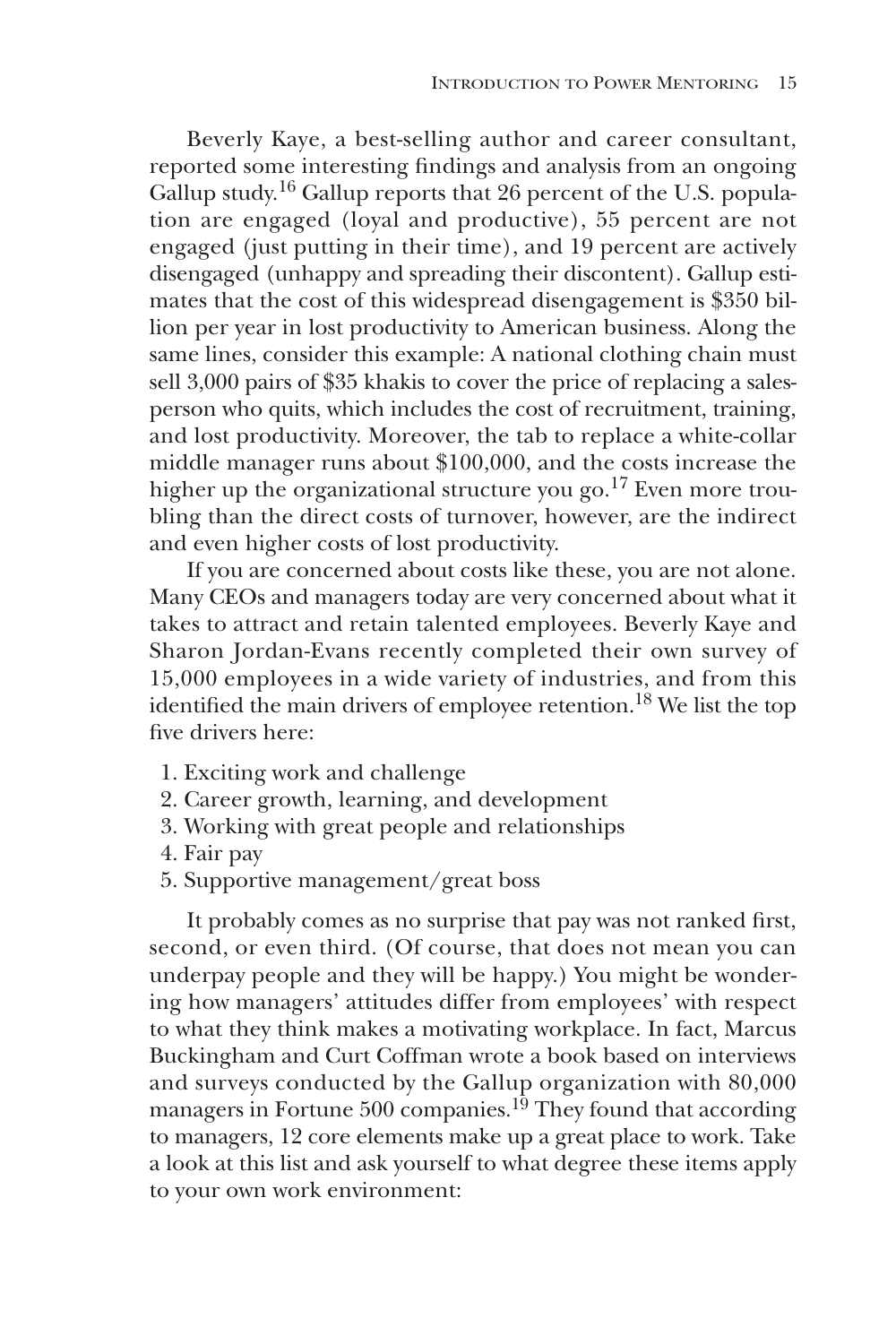- 1. Do I know what is expected of me at work?
- 2. Do I have the materials and equipment I need to do my work right?
- 3. At work, do I have the opportunity to do what is best every day?
- 4. In the last seven days, have I received recognition or praise for doing good work?
- 5. Does my supervisor, or someone at work, seem to care about my development?
- 6. Is there someone at work who cares about my development?
- 7. At work, do my opinions seem to count?
- 8. Does the mission/purpose of my company make me feel my job is important?
- 9. Are my coworkers committed to doing quality work?
- 10. Do I have a best friend at work?
- 11. In the last six months, has someone at work talked to me about my progress?
- 12. This last year, have I had opportunities at work to learn and grow?

Did you notice how important relationships with others were in both of these workplace surveys? This brings us back to the subject of this book, which is mentoring relationships. Simply put, factors that determine whether employees and managers stay engaged at work can be influenced by solid mentoring relationships. After all, research shows conclusively that good mentors provide two major forms of assistance to their protégés: emotional support and career help, which includes presenting an example of a positive career role model.20 Mentors furnish many types of career support by offering challenges and growth opportunities, career advice, and access to learning opportunities and resources. Mentors also provide emotional support in terms of encouragement, recognition, feedback, and coaching. And yes, studies have shown that those who have mentors make more money than those who do not!<sup>21</sup>

What else can mentors do? Mentors can help you clarify work expectations, give you an opportunity to do your best, enable you to receive recognition and praise, make you feel cared about, encourage your development, make you feel like your opinions matter, provide you with friendship at work, talk to you about your progress, and provide opportunities for you to learn and grow. As we have mentioned, past research has also found that people with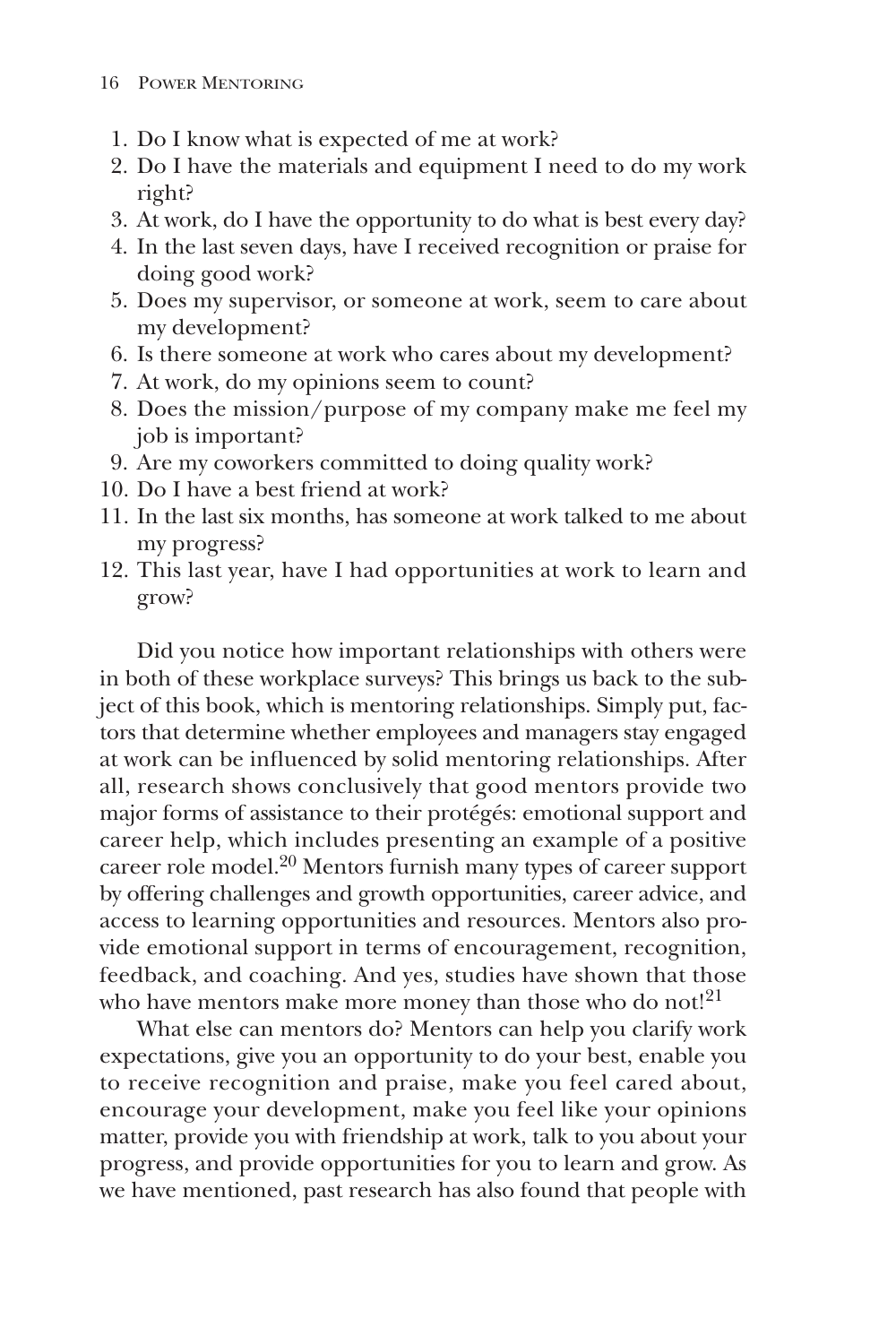mentors get more promotions and experience greater job and career satisfaction than those without mentors.<sup>22</sup> Of course, this list might make it seem like only the protégé benefits—not so in power mentoring! We think you will be pleasantly surprised to find out about all the ways that mentors benefit from mentoring as well. These benefits include an improvement in mentors' feedback and coaching skills, an enhanced reputation, and a greater sense of personal fulfillment.<sup>23</sup> We elaborate on these points by relating stories and ideas from our interviewees in Chapter Three. In sum, past research shows that good mentoring relationships can improve your work life, job satisfaction, and happiness quotient at work.

In the spirit of learning from the best, we conclude with a quote from Jeffrey Immelt, GE's current CEO, when asked about the most important lesson he learned from mentor Jack Welch: "The importance of people," he says, "attracting them, inspiring them. I spend at least 50% of my time on people. I teach, I develop, I encourage, I reward, I challenge. I do those things to motivate people."24

We turn now to the second question posed earlier: Has career advice kept up with what we know about the changing career landscape? The answer is yes in some respects and no in others. Professionals today are exhorted to build a network, develop a portable portfolio of skills, and be prepared for frequent and unexpected changes. Most career books and professionals tout the importance of having a mentor, and some even offer advice about how to get a mentor. However, much of the advice about mentoring seems predicated on outdated assumptions about work. One of these assumptions is that most professionals want to pursue a hierarchical career path, when today we are just as likely to see horizontal career paths in which professionals gain skills in different arenas by moving sideways rather than up. Also, most professionals today are likely to exhibit greater loyalty to their professions than to their organizations, so having a mentor in the same organization—or even just one mentor anywhere—is no longer sufficient. Today, because knowledge becomes outdated so quickly, having access to a diverse group of confidants in the form of power mentors can help a person stay ahead of change.

Although careers have changed dramatically in the past 20 years, most of the advice readily available on mentoring has not taken these dramatic changes into account, until now. We do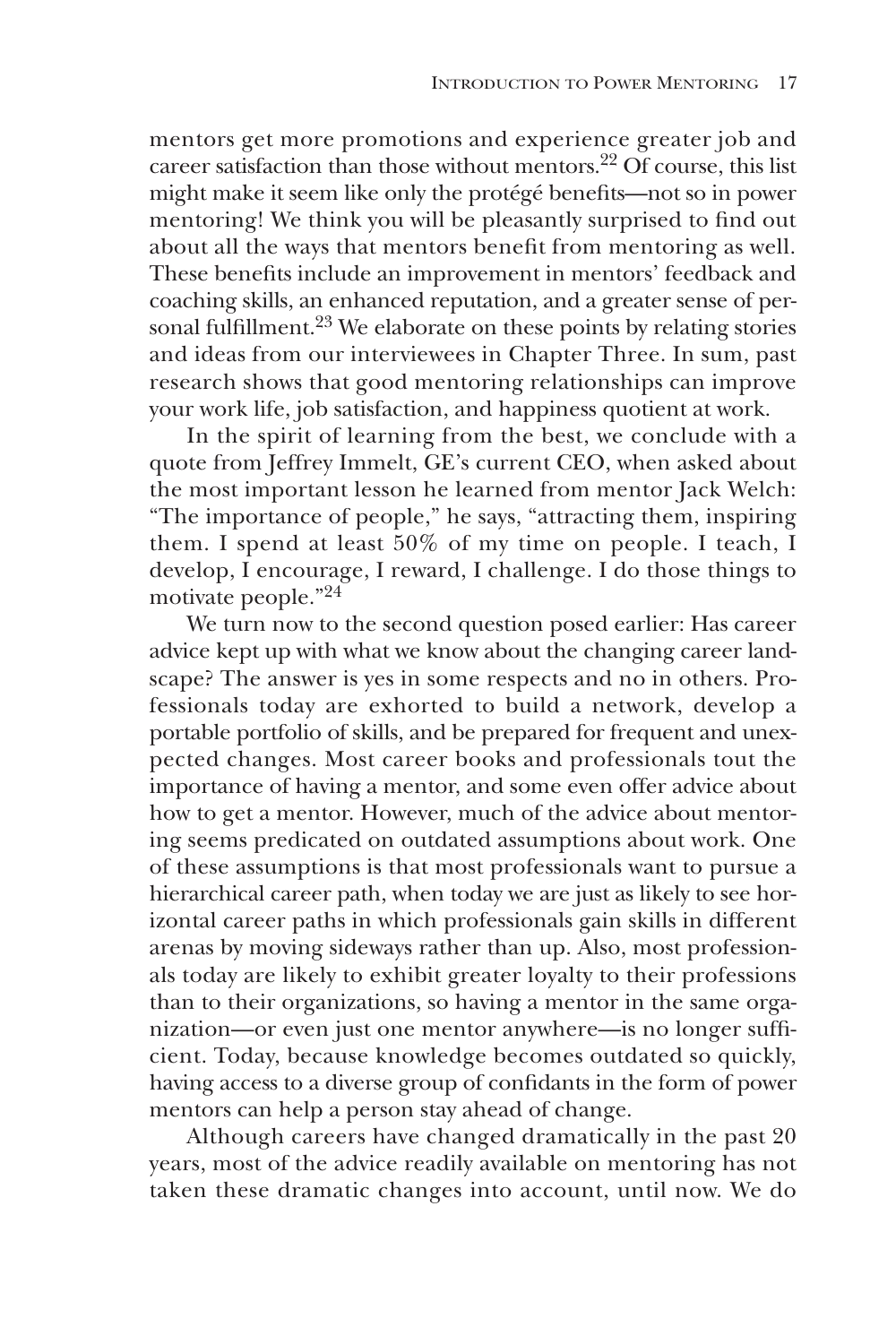not work, manage our careers, or even have relationships (for example, think about e-mail and online relationships) the same way we used to 20 years ago, so why should we assume that our mentoring relationships operate the same way? We can't. Earlier we defined traditional mentoring as a relationship in which an older, more experienced, and higher-level mentor takes a younger protégé under his or her wing and guides the protégé through career twists and turns. Usually, in a traditional mentoring relationship there is an implied expectation of exclusivity between the mentor and the protégé. Traditionally, the flow of benefits was seen as one-way, with the mentor giving and the protégé partaking. Recent research, particularly in the past 10 years, has exploded many of the old myths about mentoring. Mentoring relationships today are different, and *Power Mentoring* reflects the new work environment and career challenges.

We are certainly *not* saying that traditional mentors are no longer useful. In fact, if you have a great traditional mentor, then treat him or her like gold. Also, if you have more than one traditional mentor, or what we call a *network,* then you are already enjoying some of the benefits of a power mentoring approach. Power mentoring is about having more than one mentor and/or different forms of mentors. Times have changed, and many people, like us, may not have access to traditional mentors; therefore this book is about encouraging you to expand your thinking about mentoring. Given the importance of mentoring, it is not surprising that 60 out of the 100 best organizations identified by *Fortune* magazine support formal mentoring programs.<sup>25</sup> On the federal level, the U.S. House of Representatives has approved a bill increasing federal funding of mentoring grants to \$100 million for formal youth-mentoring programs.<sup>26</sup> Mentoring is often touted as the answer to many of our societal, organizational, and employee career dilemmas.

Unfortunately, recent research has revealed that those in formal mentoring programs often fail to deliver on their rosy promises, and the participants may be left helpless and disillusioned.27 Possible reasons for this include a shoddy formal mentoring program structure, a matchmaking system that mimics blind dates from hell, or simply inadequate resources or rewards to support these programs. We notice a strange disconnect between academics and practitioners with respect to formal mentoring programs. Researchers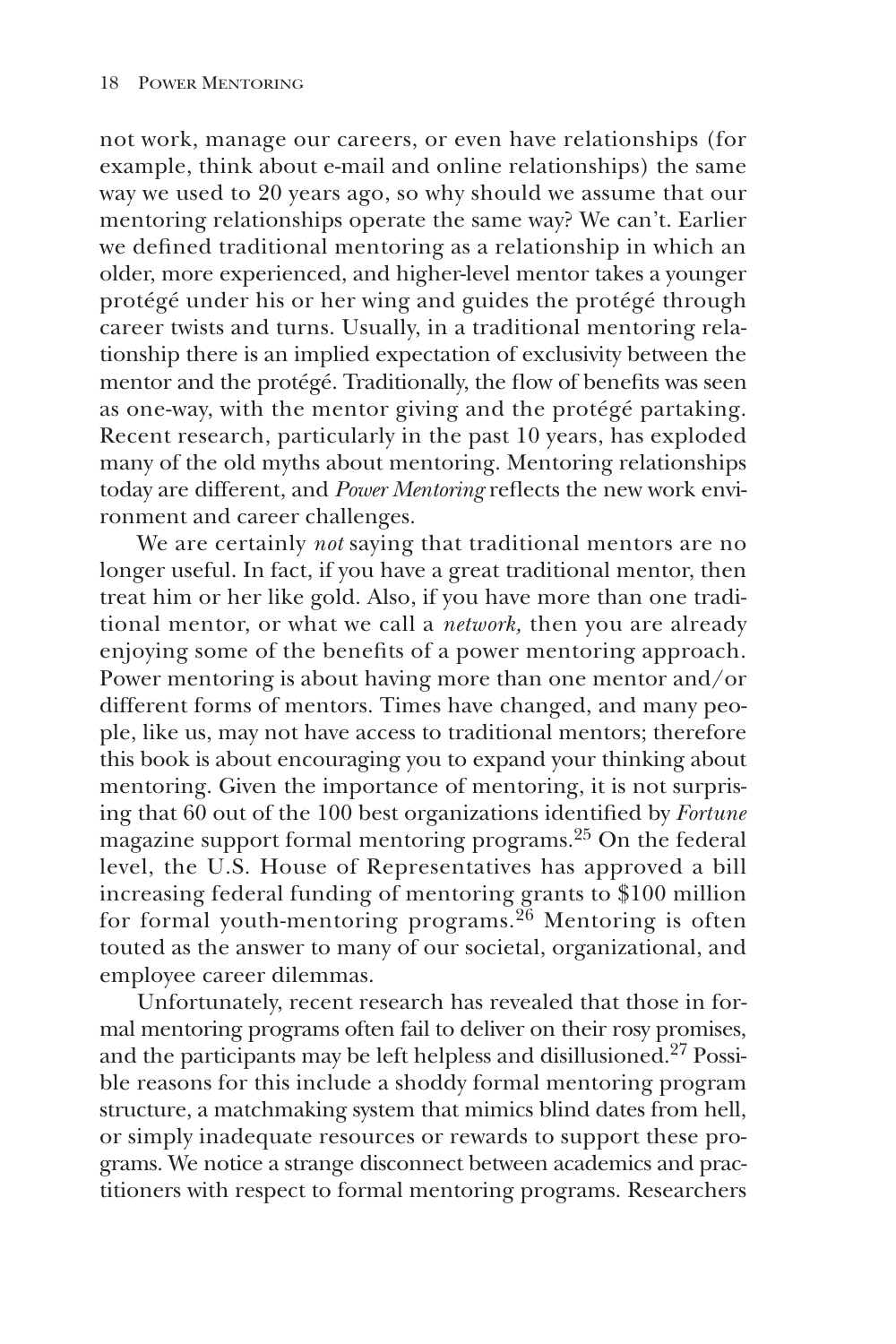continue to find that formal mentoring programs are less effective than spontaneously developed relationships, yet organizational decision makers continue to invest more resources in the formal programs. Organizations and nonprofits often expend a large amount of resources on formal mentoring programs, when instead perhaps they should be expending these resources on creating an infrastructure that enables mentoring relationships to grow and thrive organically.

Should academics and practitioners throw up our hands out of frustration with each other? No! This disconnect is one of the reasons for this book. We need to communicate across the academic-practitioner divide, share what we know, and partner together. We believe that formal mentoring programs can be made much better and even rival informal relationships if they are made to look and feel like informal relationships. This book will give you lots of ideas about how to do this, because we draw from both formal and informal relationships. We revisit the idea of applying power mentoring approaches to formal mentoring in Chapter Eight.

Research clearly shows that spontaneously developed or informal mentoring relationships are, on the whole, more effective than those developed under the auspices of formal programs. But even informal mentoring relationships may not be the answer for everybody. In fact, many of the successful corporate executives we know are busy being masters of their own universe and may not have time to mentor all of us who might really thrive under their tutelage. Therefore, while traditional mentoring, which can take place in a formal program or as part of an informal relationship, is great, it has four main drawbacks. Traditional mentoring is limited because it is

- 1. Based on outdated career assumptions.
- 2. Often part of formal mentoring programs, which while common, have been found to be less effective than spontaneously developed relationships.
- 3. Difficult to obtain because the demand for mentors outweighs the supply.
- 4. May be particularly difficult for women and people of color to obtain. Research has found that often mentors tend to mentor in their own image, based on the idea that "like attracts like,"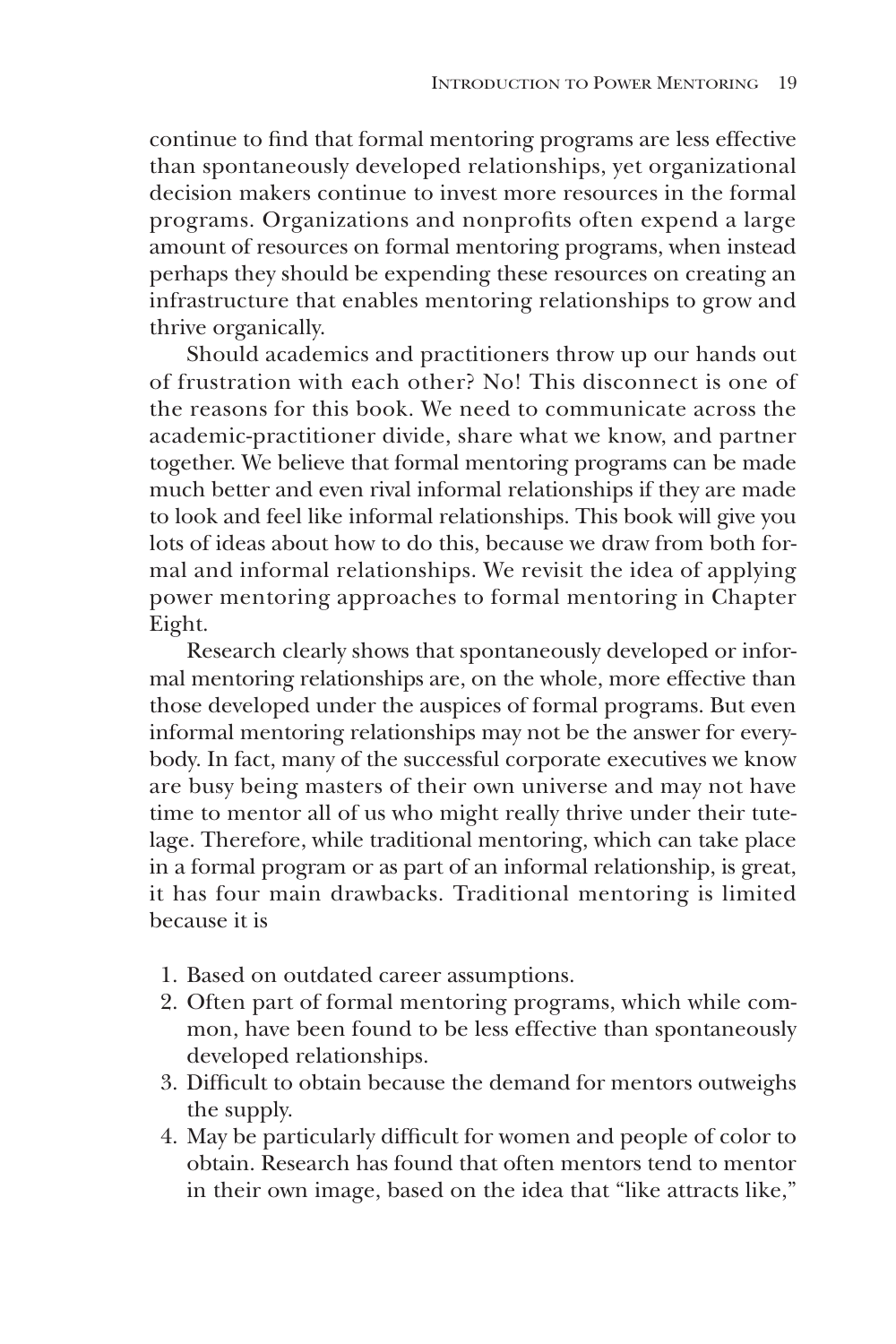

FIGURE 1.1 CHARACTERISTICS OF POWER MENTORING

so if you don't look like those in the power structure, you might be at a disadvantage for getting a traditional mentor. $^{28}$ 

To remedy these drawbacks, we suggest you consider the myriad ways power mentoring differs from traditional mentoring and think about how you can get involved in these relationships. Of course, these ideas are discussed in detail in the rest of the book, but we provide you with a brief preview of these concepts in the following paragraphs.

Power mentoring includes traditional mentoring but also expands and in some cases radically departs from what we consider to be traditional mentoring (see Figure 1.1).

- Power mentoring is about networks and may involve having access to groups or even an entire lineage of mentors, rather than simply being in a dyadic relationship.
- It is not only about protégés receiving benefits but is also about the rewards mentors receive.
- Traditional mentoring tends to be about mentors and protégés partnering together because "like attracts like." Power mentoring is often about relationships between people who are dissimilar but who have complementary skills and needs.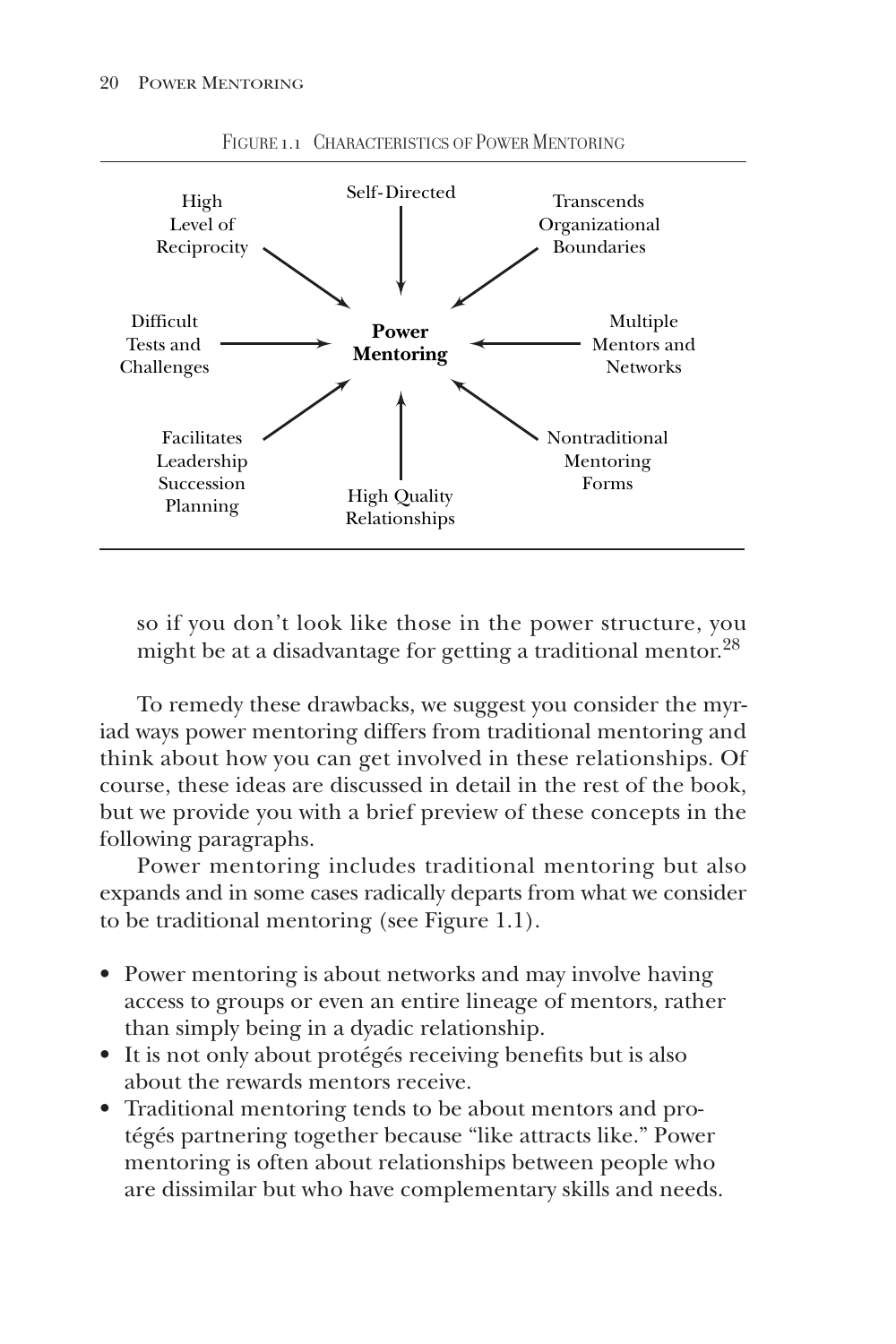- In traditional mentoring, the mentor frequently chooses the protégé, whereas in power mentoring the protégé often makes the first advance.
- Instead of being a monogamous, one-on-one relationship, power mentoring involves an open, even polygamous relationship.
- While the purpose of traditional mentoring is often related to the planning of organizational succession and staff development, power mentoring does this and more, because it is about developing a talent pool for an entire profession.
- While traditional mentoring often takes place in or is bounded by an organization's corporate membership or structure, the boundaries of power mentoring relationships are permeable and often defy intuitive logic. In some cases, even competitors can be mentors, because in today's environment, people's loyalty may be tied to their profession rather than to their temporary corporate home.

In short, our academic colleagues have recommended that having a diverse network of mentors is the best solution for today's career dilemmas.<sup>29</sup> We also recommend that if you are a protégé, you take an active approach to getting a mentor rather than waiting to be chosen. Look outside typical boundaries when considering whom to target. If you are already a mentor or a would-be mentor, you can learn a great deal about the many benefits you can gain, not just what you can give, from this book. These ideas and others represent an important part of the *Power Mentoring* prescription for success.

## OVERVIEW OF THE BOOK

*Power Mentoring* is structured around three questions: (1) What is power mentoring? (2) What's in a power mentoring relationship for you? (3) How can you develop power mentoring relationships to enhance your own career and professional happiness?

#### Chapter Two: The Many Faces of Power Mentoring

Chapter Two begins with a provocative question: Can you make it in your career without a mentor? We provide proof through examples that perhaps you can without a traditional mentor, but not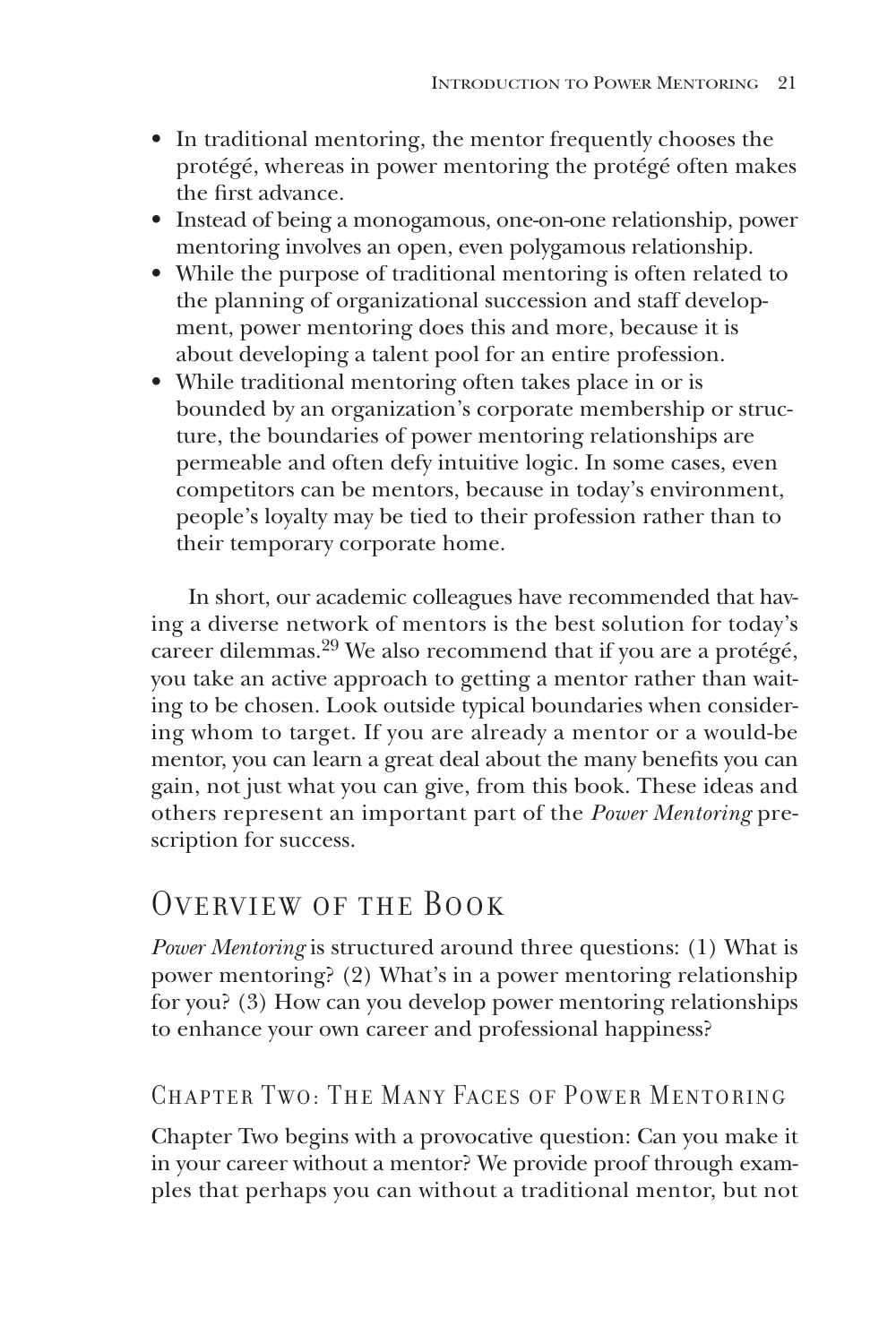without a power mentor! In this chapter we expand our definition of power mentoring by providing compelling examples from our participants and describe how power mentoring differs from traditional mentoring in what it does, how it looks, and where it lives. Specifically, Chapter Two

- Answers the question, Do you need a mentor to get ahead?
- Explains how traditional and power mentoring are similar and different
- Profiles 10 new forms of mentoring relationships and their challenges and benefits through case examples
- Will help you become inspired to develop power mentoring relationships by highlighting the vast array of choices open to you

#### Chapter Three: Mentoring as a Two-Way Street: Benefits of Giving and Receiving

In this chapter we want you to become enthusiastic about all of the terrific benefits you and your organization can gain from being part of a power mentoring relationship. We do this by introducing our power mentors and protégés through their stories about what they give and get from their relationships with each other. We highlight the benefits that both mentors and protégés gain by featuring mentor-protégé pairs such as retired Five-Star General Lee Butler (former commander of the U.S. Nuclear Forces) and his protégé, Brigadier General Donald Pettit. We show how reciprocity or a mutual exchange of benefits is the key ingredient enabling power mentoring relationships to thrive. We conclude the chapter with a summary of benefits gained by protégés, mentors, and organizations. Therefore, the chapter

- Answers the question, What can I gain from power mentoring?
- Introduces our cast of characters and their mentoring successes
- Compares traditional and power mentoring rewards and benefits
- Shows that power mentoring is a two-way street and that both parties engage in valuable exchanges
- Highlights both mentor and protégé ideas about what they give and get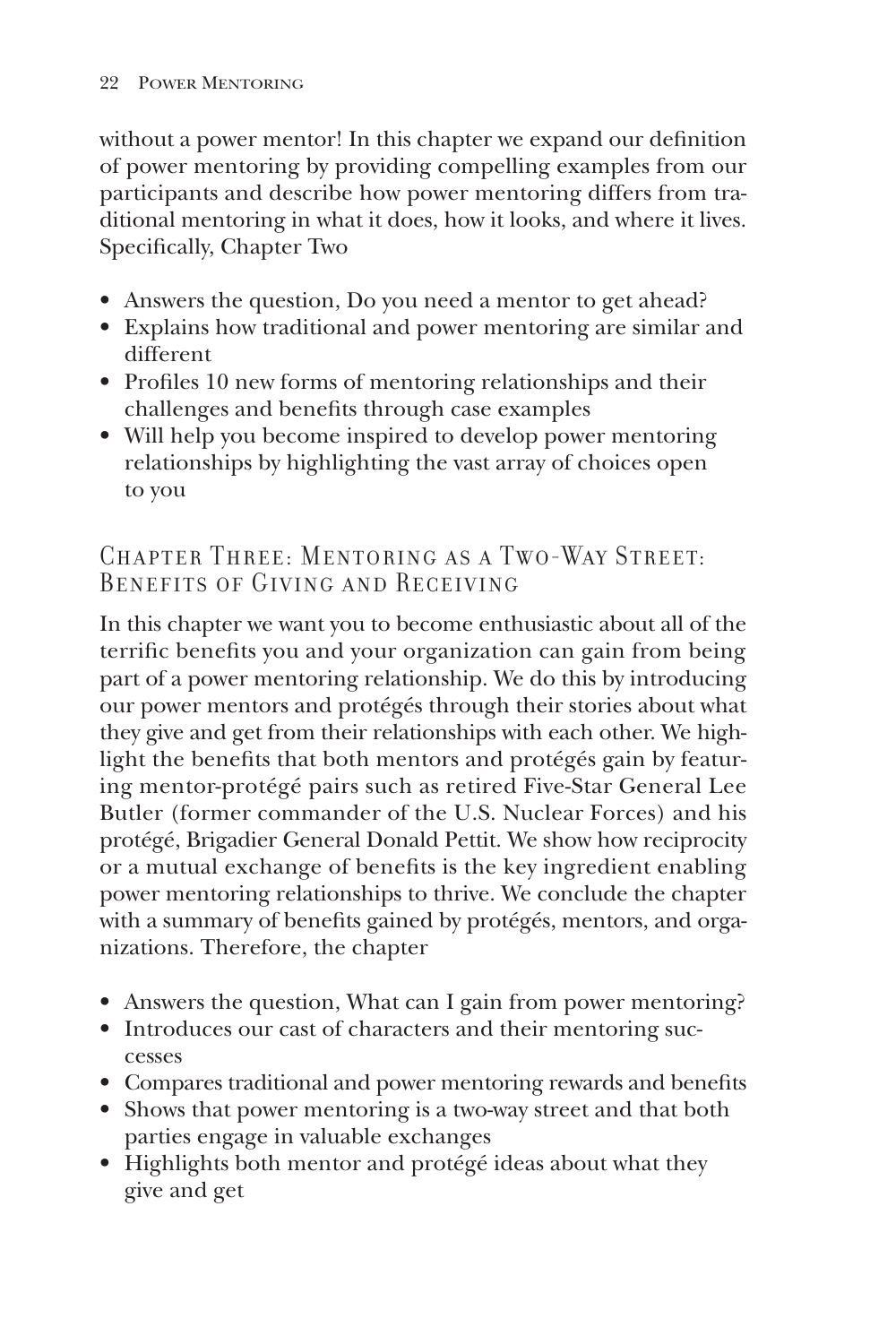#### Chapter Four: The Mind of the Mentor

The purpose of this chapter is to shed light on the mind of the mentor in power mentoring relationships. An important key to understanding mentoring relationships lies in determining why people choose to mentor others. We delve into the mind of the mentor to uncover some of the typical philosophies the mentors in our study held with respect to the mentoring relationship. We also look at (1) the characteristics of a perfect protégé in the eyes of the mentor; (2) the purpose and nature of the possible tests and challenges that mentors might pose to protégés; and (3) the ways the mentoring relationship can develop successfully. These topics help would-be protégés and mentors enrich their potential relationships. More specifically, this chapter will help you

- Answer the question, What's in it for me to be a power mentor and what can I learn from power mentors?
- Get into the inner workings of the mentor's mind by learning about mental models and mentoring philosophies
- Uncover the secrets of why mentors are first attracted to their protégés and what makes the "perfect protégé"
- Understand the tests and challenges of powerful mentoring pairs as well as the skills needed to pass these tests

#### Chapter Five: The Protégé's Perspective: How to Get and Keep a Power Mentor

In this chapter, we examine initiation and attraction from the perspective of the protégé. We fully develop the idea of trust as a foundation for power mentoring and suggest specific categories and outcomes related to trust. Along with this, we discuss goal setting, because many of our stories revealed that successful protégés engage in specific career goal-setting activities to determine what types of mentors will work well for them. We provide specific strategies that protégés involved in the various types of power mentoring relationships (for example, peer, barrier-busting, and so on) can use to obtain power mentors. In summary, this chapter

- Answers the question, How do I get and keep a power mentor?
- Gives specific strategies for finding 10 different types of power mentors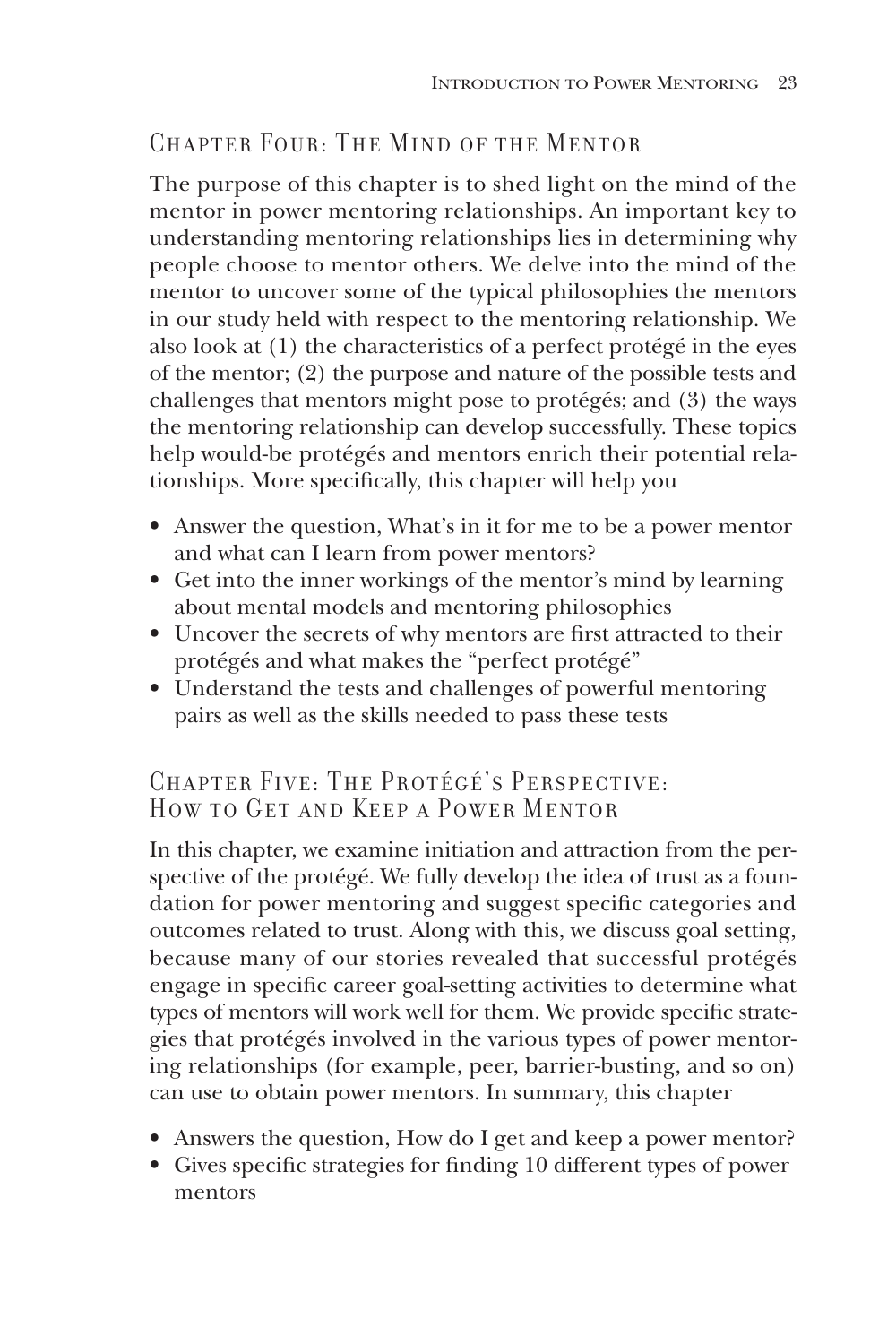#### 24 POWER MENTORING

- Uncovers targeting and wooing techniques for getting and keeping a power mentor
- Encourages you to set goals for getting what you want out of power mentoring
- Shows how trust and loyalty can enhance power mentoring

#### Chapter Six: Unlocking the Secrets of Great Power Mentoring Relationships

In this chapter we uncover the specific strategies both the mentor and the protégé use to deepen their relationship by sharing examples of relationships that worked to achieve great things for both parties. We specifically focus on examples of good people skills, communication, and continued trust building. To understand the secrets of the successful mentoring relationship itself, we frame our findings in the context of important research on interpersonal relationships. Specifically, the chapter

- Answers the question, How does one bring a power mentoring relationship to its full potential from the perspective of both the mentor and the protégé?
- Introduces the building blocks of other effective relationships (for example, friendships, marriage) and shows how these apply to power mentoring
- Illustrates the importance of defining moments in power mentoring relationships
- Highlights the role of emotional intelligence in mentoring relationships and the important communication strategies employed by our power mentoring pairs and clusters
- Shares strategies to gracefully extricate oneself from the mentoring web of connections, especially if a relationship has become dysfunctional
- Makes the reader aware of when it is time to bring others into the mentoring network

### Chapter Seven: Power Mentoring and You

The purpose of this chapter is to help you integrate learning from previous chapters and provide you with concrete and immediately applicable ways to improve your own career through power men